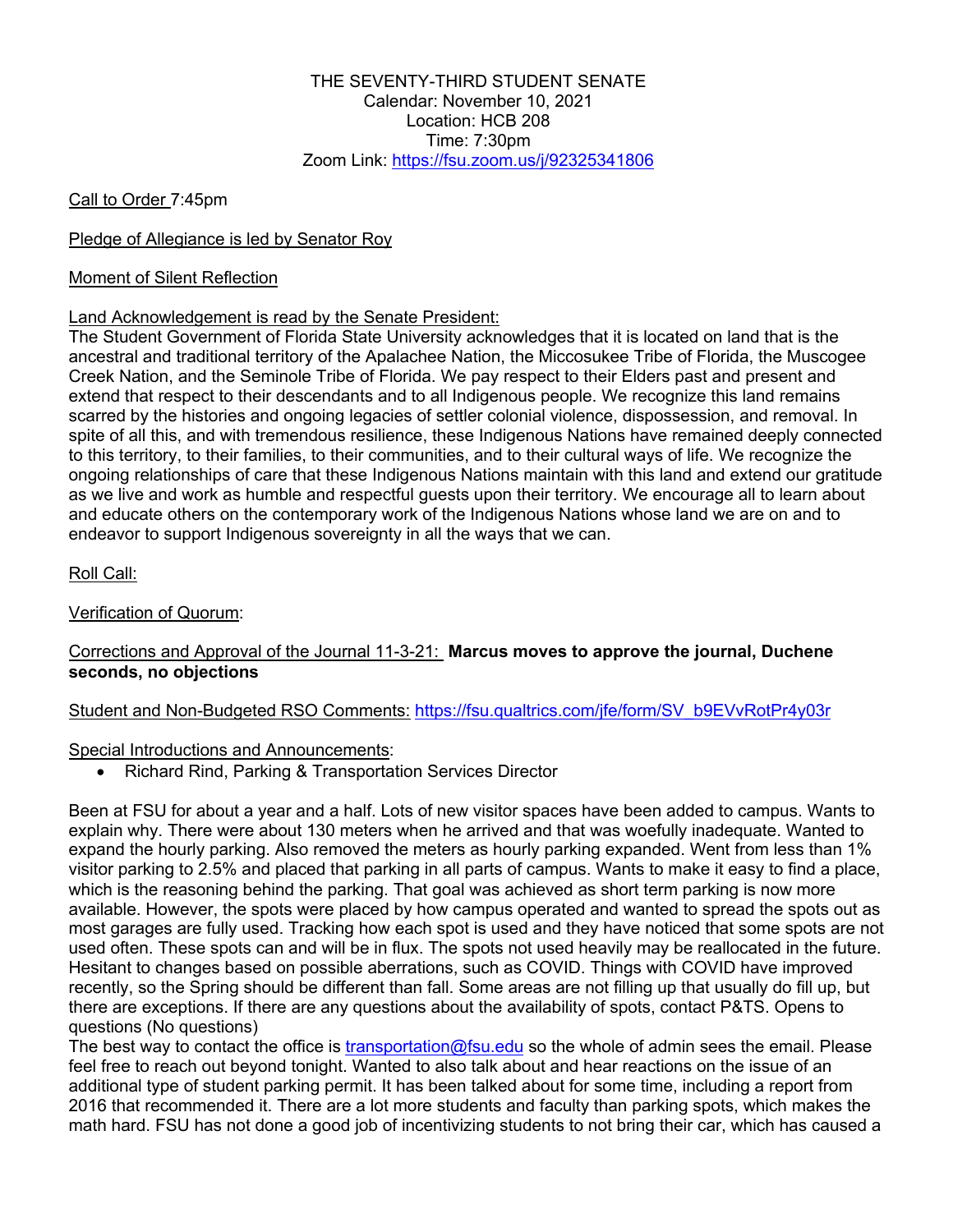capacity problem, especially during the week. Other experts have said how cost can effect demand. Pricing can encourage others to leave their cars at home and use other forms of transportation, such as the bus system and the evening service. The transportation advisory group is looking into putting down a cost for parking permits, possibly around \$100-125. If cars were reduced by about 10-20%, the capacity problem could be solved without building new garages, which is cost prohibitive. Previously, FSU has tried to build its way out, but that is not a sustainable solution. The idea is that a permit fee could help to improve the system. Wants to pave the gravel lots and conduct other improvements, which costs money. There are around 2 dozen lots in various states of repair and these improvements can save costs in the long run. It's never popular to ask people to pay for something that was free, but we need to do something. People are not happy, but people want to see improvements. Opens the floor to senators.

Bowling: The issue with a parking fee is that it disproportionally affects low income students. How would you address this problem?

Rind: By charging a reasonable fee. Apartments charge up to \$500/semester, which we don't want to do. There is access to the Heritage lots, and the idea could be to maintain those being free for those who need it. There are bus routes that go to Heritage which could be used if needed.

Linsky: What is the net take on citations and fees?

Rind: Need to check that, but citations were down in COVID times. What would be most valuable to provide is the total is a normal year. Don't have that but can follow up. It's not a huge income generator, its mainly about education. The biggest issue is that people park with unregistered cars. It is a revenue stream, but they'd rather sell a permit than punish for not registering.

Linsky: Is there a month where citations spike? I expect that to be the first two weeks of the month. The system doesn't carry over license plate info from year to year, which gets people. Where does the money go?

Rind: To paying for daily operations. Restriping lots, replacing stolen signs. There's been a rash of sign theft recently.

Edouard: What about a fee waiver for low income students?

Rind: It's something to include, nothing should be thrown out. Perhaps can copy the formats used by other departments.

Edouard: Would you say that parking operations are under control?

Rind: Yes it is. There are no substantive changes from pre-COVID to now. It is running smooth this semester. I shutter to think how we'd function at full capacity. It's been smoother than before I arrived, but that's mainly due to COVID.

Edouard: Where will the money go and how will the process be handled?

Rind: We were not making ends meet beforehand. The vehicles are out of date and need to be enhanced. Wants to enhance EV charging and biking infrastructure. Any dollars collected stay within Parking, they don't leave. Some of the fees that are paid on other services could be free in the future if we have more money. Would love to absorb some of these things if we could cover the costs. Only 4 EV chargers currently, but would like to expand that further as they are used every day. Would like to hear students out.

## **Nasworthy moves to allow a non-senator to speak, Gonzalez seconds, no objections.**

Speaker Hagemeyer: Have you considered a carpooling lot?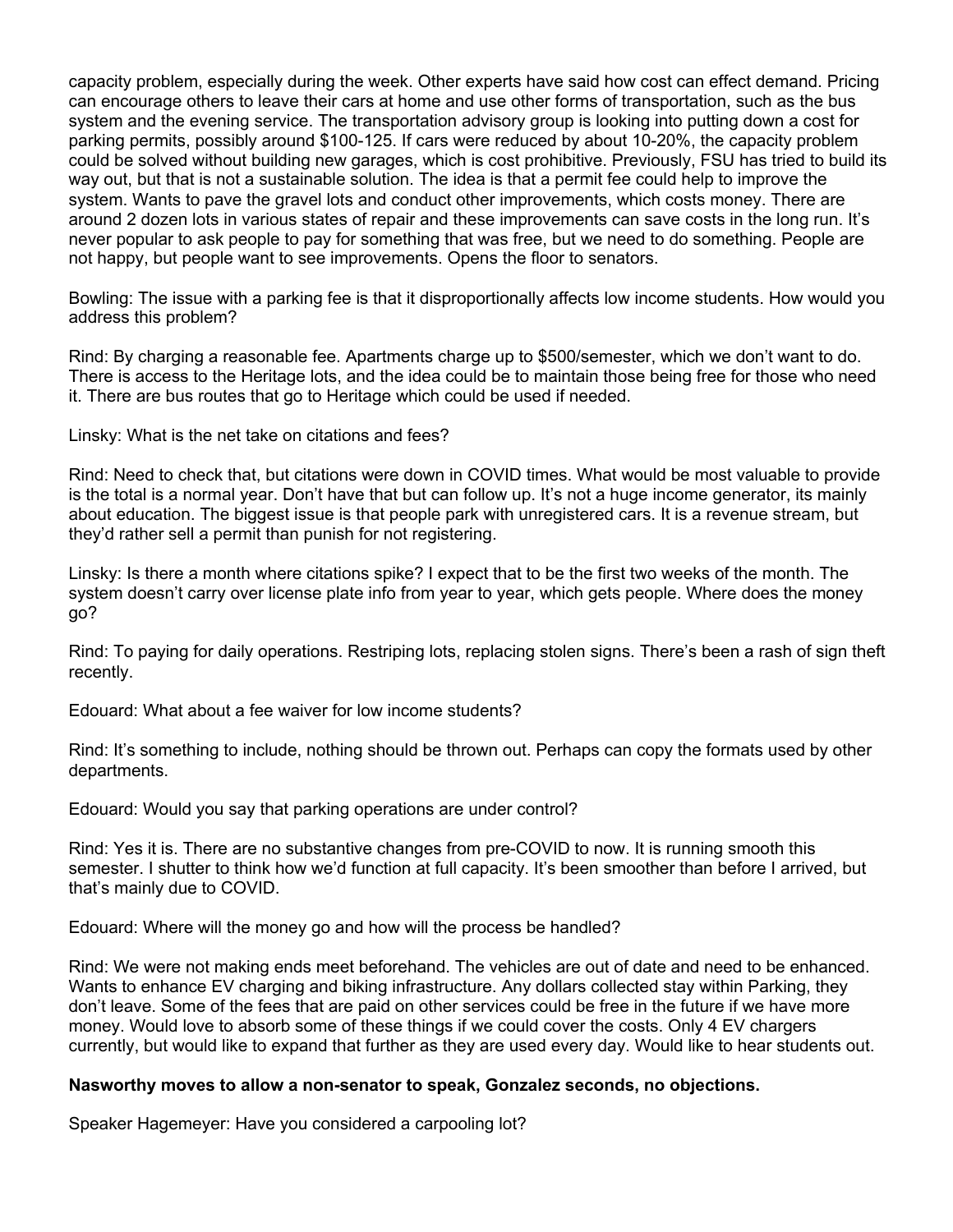Rind: That's a good idea, and could be a good priority. Could be a portion of the parking lot.

Vanderlay: Thanks Rind for evening out one of the gravel lots recently. It would be expensive to add drainage to the slanted lots, so have they considered porous concrete?

Rind: Yes, we have! Its in some parts of campus, and will be looked at further. If it could be done in one time, that could reduce costs further. The city would probably want a say on this too. A lot of these lots were previously FSU buildings that were torn down and gravel was added to the lot. It's a maintenance nightmare, and a safety issue.

Guest: is there a way to have dismount zones? (For biking)

Rind: We did have that at my previous school. Some bike riders do not like it and enforcement would not be easy. If you think there are places that it could be used please reach out. Haven't seen a whole lot of bike riding at FSU, but also hasn't seen many intersections that make him feel uncomfortable.

Guest: Is there a way to have on-campus electric bikes?

Rind: Yes, because it could be a revenue source. It's a very hilly campus, and such bikes could help deal with the hilliness. Would be interested in adding it to campus.

Please keep the feedback coming. Have a good night!

Messages from the Executive Branch:

Messages from Agency and Bureau Directors, SGA Organizations Officers and Employees: Brandon Gabay, JSU Director:

Good evening Senate,

I have a few things tonight so please bare with me. First, as many of you know the budget bill is up tonight. I know there may be concerns about giving the newest agency \$20,000, so I wanted to address that. We have put in a lot of work to get to where we are. We have a lot of events to engage with our community. With this budget, it will allow us to plan an incredible year for our first budgeted year. Even without a budget this year, we are able to greatly engage with our community members.

Next, there is a bill tonight to fund JSU \$275 from Senate Projects to get us more hand sanitizers. We had a grant prior to this school year that allowed us to purchase 150 hand sanitizers. We have nearly run out of hand sanitizers with it being our most used merchandise. So we are requesting more due to how popular they are.

Next, 83 year ago yesterday was Kristallnacht, the night of broken glass. This night is known as the official start of the Holocaust. On Kristallnacht, Jewish homes and businesses were ransacked, and the transportation of Jews to concentration camps began. During this time, 267 synagogues were destroyed, over 7,500 Jewish businesses were ransacked and damaged, and over 30,000 Jewish men were taken to concentration camps. May we never forget.

Also, as many of you may have seen, there was a post on Instagram made by a student saying that their roommate overheard their suite mate shouting the k slur. The K slur is a traditionally used hate word against religious and ethnic Jews. I do know which student made this post, and I along with my advisors are hoping to have a meeting scheduled with them soon.

Finally, I know tonight is going to be a long night, so if you need me to do anything for you please let me know, even if that's going to the Starbucks and bringing back coffee. I brought a lot of snacks with me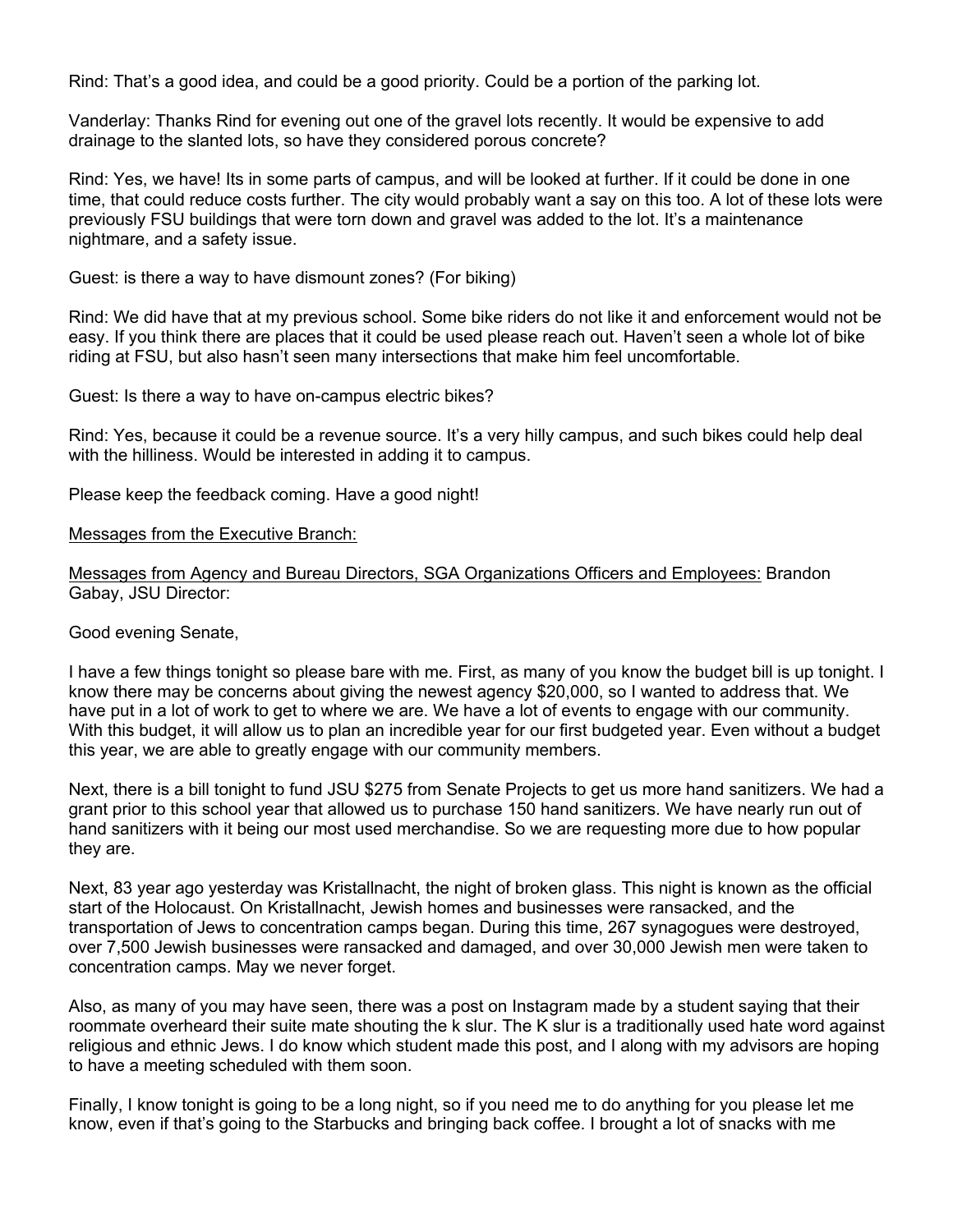tonight and they are individually packaged, so if you get hungry please come find me and I'll get you something to eat.

Have a great final Senate tonight.

Rawan Abhari, OGA Director: Appreciates Senate for speedy hearing of LA, especially so it can be heard before the end of the 73<sup>rd</sup> Senate. Thanks specific senators for their work. Everyone can make contributions, nothing will be seen as combative.

Kenley Adams, MHC Director: Congratulates the Senate on their work. MHC has some great events on the way. Executive board candidates wil be coming through IA as a whole and it is important to get these board members. These candidates have the MHC's full support.

Ash Soto, PSU AD: Next week is transgender day of awareness. Gender Odyssey is holding several events next week, so look for that. PSU will hold a march in late November at Railroad Square and hopes to see allies come out to the march.

### Messages from the Executive Cabinet:

Quentin England, Secretary of Appointments: Two quick announcements for SBVP. DSA and Exec will be holding coffee hour with Dr. Hecht and several students are selected to meet with her. Homecoming apps are open and will be for the next week. If you are interested, please apply.

## Messages from the Class Councils:

### Messages from the Congress of Graduate Students:

Chris Hagemeyer, Speaker: COGS passed a resolution saying that they will fund the childcare center and their portion of overhead as well as the Globe. This was done to alleviate budgetary issues. Grad student social will be on Friday, and you need to RSVP for that. Link is on the COGS Instagram.

(He brought cake for Sine Die, Harmon thanks him for it)

Messages from the Judicial Branch:

Messages from the Union Board and Student Engagement Ambassadors:

Messages from the Campus Recreation Board:

Report of the SGA Accounting Office: Remaining Balances: Senate Projects \$11,257.47, PAC \$44,695.00, RTAC \$34,140.00, and ORG Fund \$3,400

### Report of Senate Liaisons:

Hunter, OGA: Thanks to the senators that reached out with their amendments. If you haven't looked over it, please do so now.

Bettley, Florida PIRG: FLPIRG will be having a seminar on open educational resources to help alleviate financial issues. Next week will be a food drive and a volunteer event at the food pantry.

Gonzalez, BSU: COBAL week is this week, please go to their events. BSU is in favor of the budget.

Report of Committees: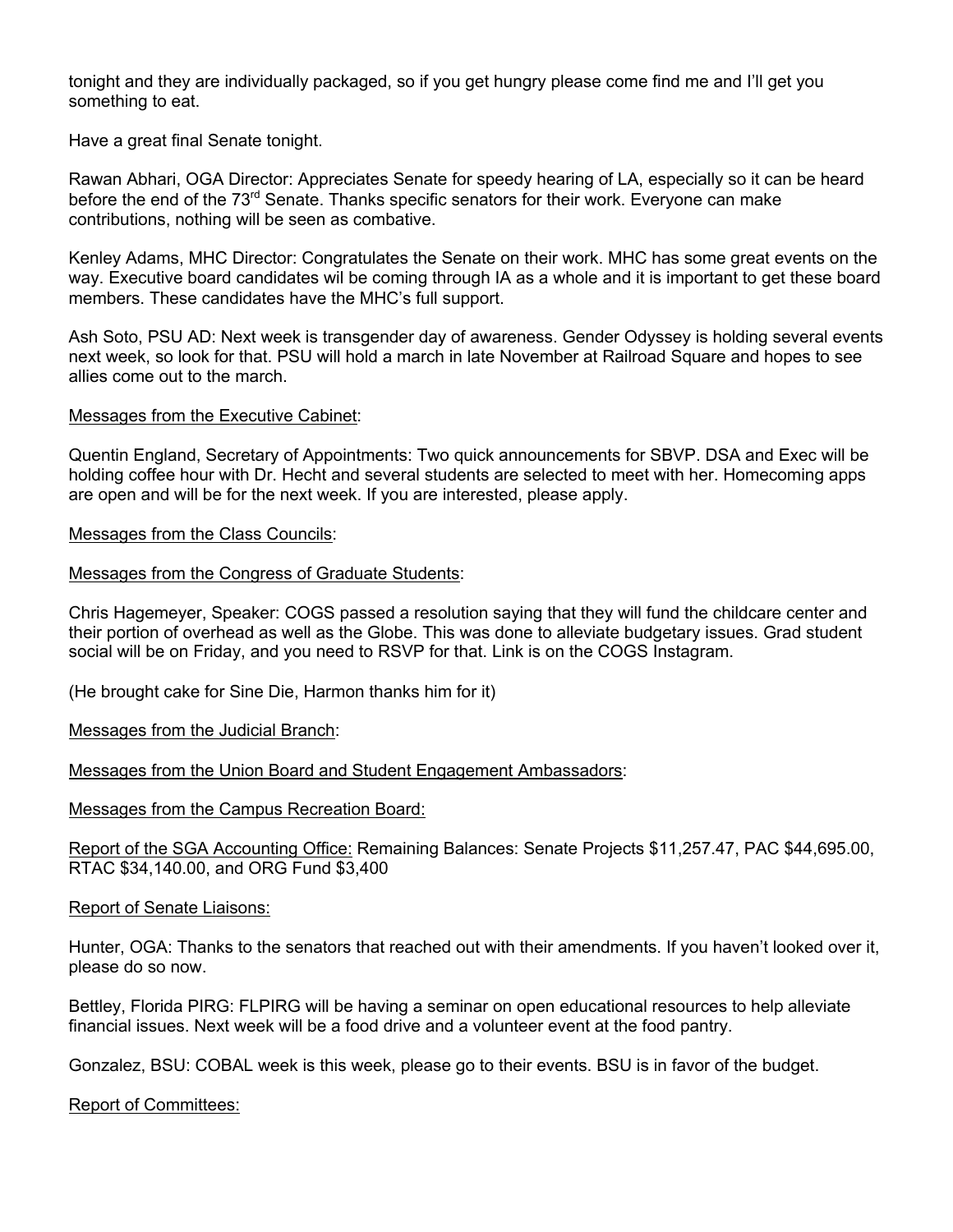- Judiciary: Passed Bills 64, 70, 71, 72, 74, 77, 78, 79, 80, 81, 82, 83, 84, 85. Failed Bill 85. Bills 73, 76, 87 were withdrawn. 4+ hour meeting
- Internal Affairs: No candidates passed due to a lack of quorum. Bureau review couldn't happen
- Budget: Passed Bill 68, and Resolutions 79
- Finance: Passed CR 32 and 33, and bills 69, 75, 88
- Student Life & Academic Affairs: Passed Bils 69, 58, and res 81. Amended and passed Res 82
- Rules & Calendar: Tabled a senate candidate, passed Res. 80 and Bill 70

## Senate Confirmations:

## **Gonzalez moves to unlock the calendar to go to Bill 2022, Lessard seconds, no objection**

### Consent Calendar:

| Resolution 32 | Sponsored by Senator Nasworthy (P)<br>Allocating funding from the Resources & Travel Allocations Committee to fund the<br>Pentecostal Life University Students. PASSED IN FINANCE, 11.10. |
|---------------|-------------------------------------------------------------------------------------------------------------------------------------------------------------------------------------------|
|               |                                                                                                                                                                                           |

## Resolution 33 Sponsored by Senator Roy (P) Allocating funding from the Programming Allocations Committee to fund the Dental Brigades. **PASSED IN FINANCE, 11.10.**

## Bills First Reading:

| <b>Bill 73</b> | Sponsored by Senator Wang (P)<br>Establishing term limits for Student Body President and Student Body Vice President.<br>REFERRED TO JUDICIARY, 11.03. WITHDRAWN IN JUDICIARY, 11.09.                                                 |
|----------------|---------------------------------------------------------------------------------------------------------------------------------------------------------------------------------------------------------------------------------------|
| <b>Bill 76</b> | Sponsored by Senator Little (P)<br>To clarify language and enumerate the duty of solely the Supervisor of Elections to<br>advertise Constitutional Amendments. REFERRED TO JUDICIARY, 11.03.<br><b>WITHDRAWN IN JUDICIARY, 11.09.</b> |
| <b>Bill 85</b> | Sponsored by Senator Little (P)<br>To add an elections violation for misrepresenting the Supervisor of Elections during<br>the elections process. REFERRED TO JUDICIARY, 11.03. FAILED IN JUDICIARY,<br>11.09.                        |
| Bill 87        | Sponsored by Senators Guillamont, Stewart (P)<br>Permitting campaigning in University Residence Halls. REFERRED TO JUDICIARY<br>THEN RULES & CALENDAR, 11.03. WITHDRAWN IN JUDICIARY, 11.09.                                          |

### Bills Second Reading:

Bill 2022 Sponsored by Senators Gonzalez (P) Berger, Bettley, Keyser, Lewis, Riguidel, Tackett (Co) Representing the estimated amount in the budget to be submitted to the Student Senate President for Budget Committee Allocation in the fiscal year of 2022-2023. **REFERRED TO BUDGET, 09.29. TABLED IN BUDGET, 10.05, 10.12. AMENDED AND PASSED IN BUDGET, 10.29.**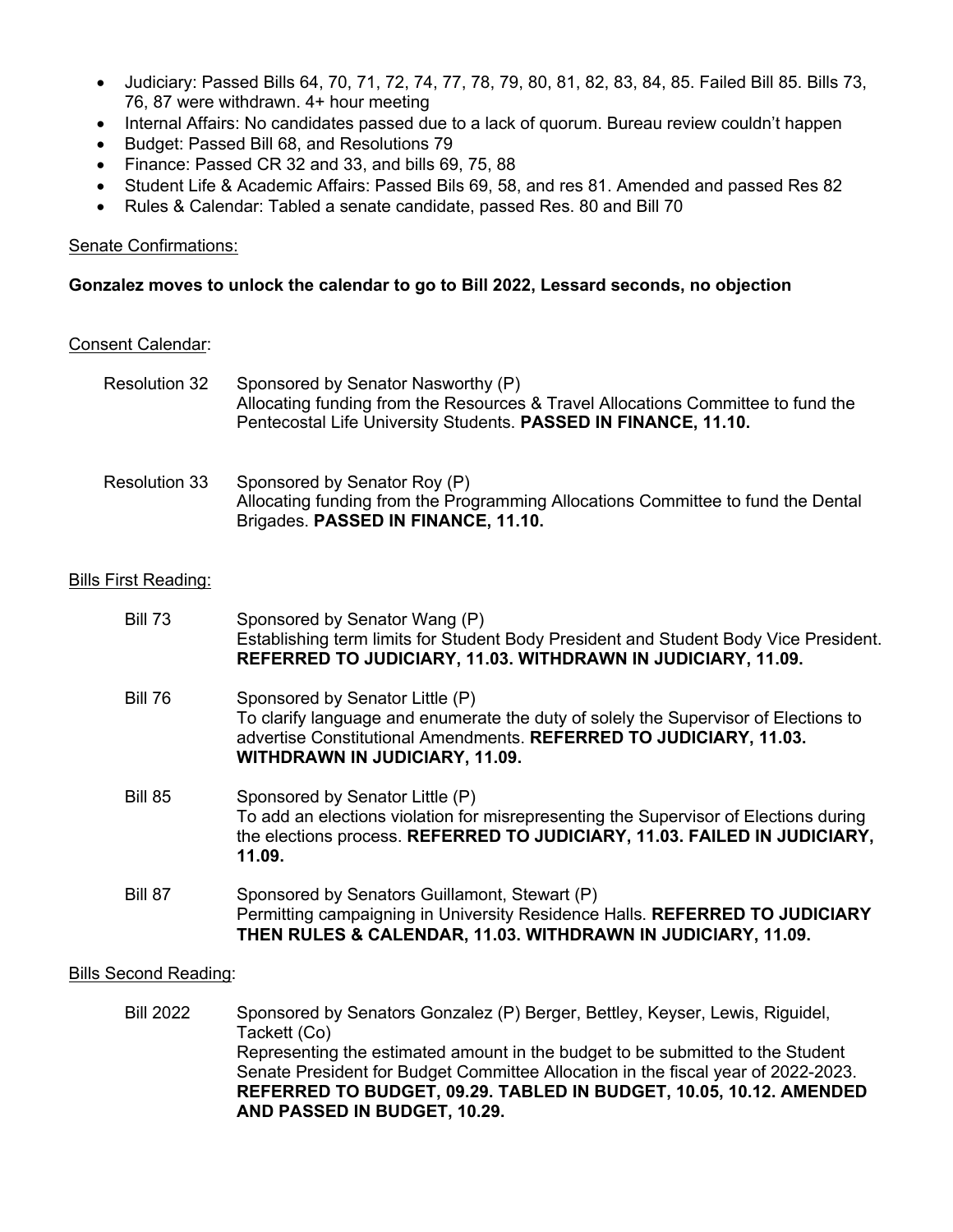Opening Statement:

Gonzalez: Close your eyes and think. We have \$14.6 million to spend. Union and Campus rec each requested \$6.5m. Union and Rec had to each take a cut, and Central Reserves needed to be reopened. The plan that was negotiated was to take \$200k+ from CR and allocate to the Union. This bill was made with student life at the forefront of allocations. Prioritizing Diversity and Inclusion. Agencies are on the forefront of that and deserve more money. BSU once had a budget of \$90k, but was then cut to \$20k. We have raised every agency. All wages were raised in order to help SGA function and hope that there is support for that.

Technical, Non-Debatable Questions:

First Round of Pro:

**Randall moves to amend the bill.** Harmon informs senate of the process. **Lessard moves to unlock Section I (A) of Proviso, Nasworthy seconds, no objections.** Vote: 31-0-0

**Randall moves to amend Section I (A) of Proviso to add "in the form of a bill or resolution", Lessard seconds, no objection, friendly.**

**Lessard moves to lock Section I (A) of Proviso, Nasworthy seconds, no objections.** Vote: 30-0-1

**Lessard moves to unlock Section I (B) of Proviso, Duchene seconds, no objections.** Vote: 31-0-0

**Randall moves to amend Section I (B) of Proviso to add "of entities funded in this budget", Little seconds, no objection, friendly.**

**Duchene moves to lock Section I (B) of Proviso, Hunter seconds, no objections.** Vote: 28-1-1

**Randall moves to unlock Section III (D) of Proviso, Lessard seconds, no objections.** Vote: 26-0-0

**Randall moves to amend Section III (D) of Proviso to strike "Artist Series" and insert "account", Wood seconds, no objection, friendly.**

**Randall moves to lock Section III (D) of Proviso, Hunter seconds, no objections.** Vote: 30-1-0

**Randall moves to unlock Section IV (D) of Proviso, Hunter seconds, no objections.** Vote: 29-0-1

**Randall moves to amend Section IV (D) of Proviso to add "and distribution of publications, specifically the SCURC Owl Publication.", Nasworthy seconds, no objection, friendly.**

**Randall moves to lock Section IV (D) of Proviso, Lessard seconds, no objections.** Vote: 29-1-1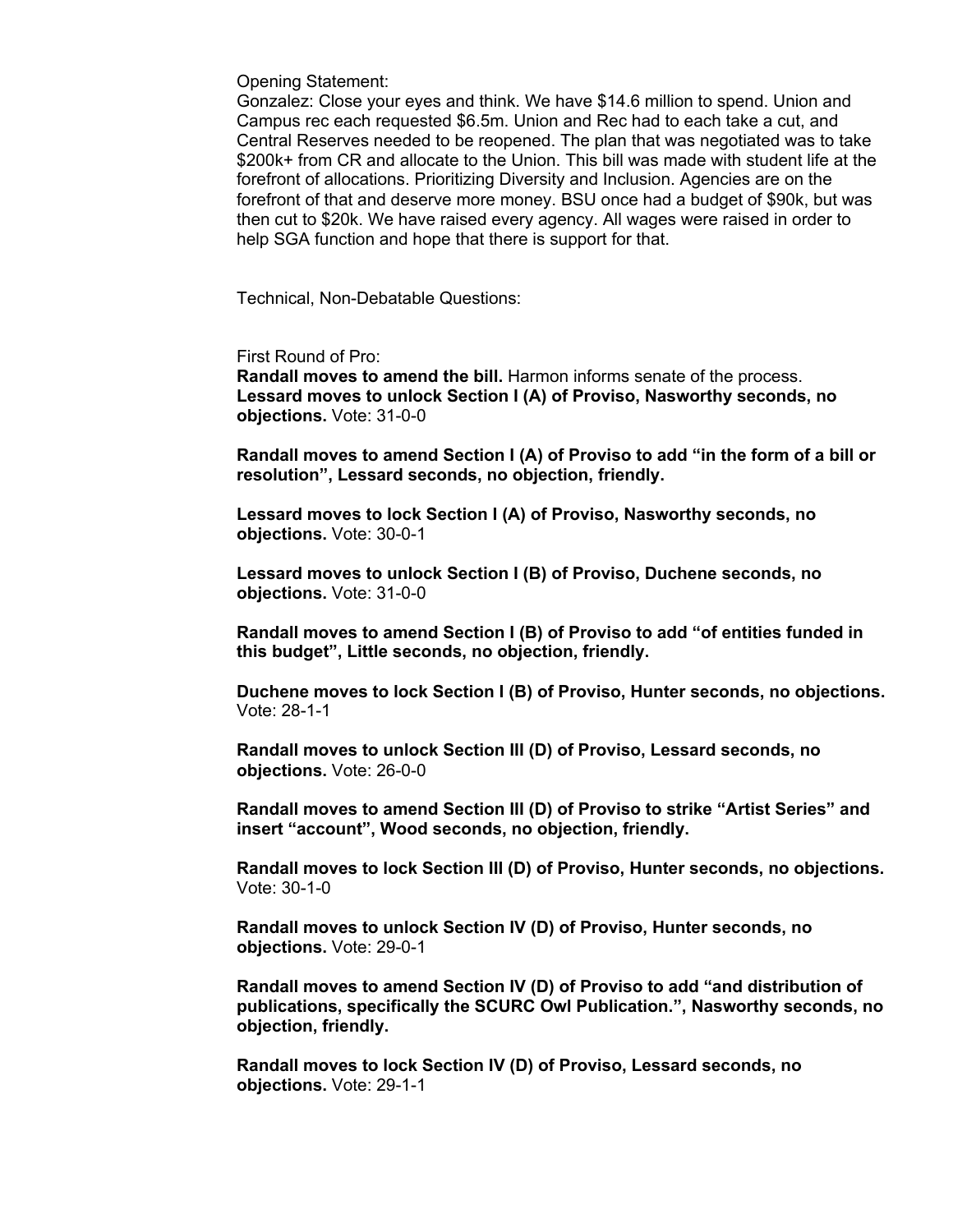#### **Randall moves to unlock Section IV (G) of Proviso, Lessard seconds, Marcus objects, not withdrawn.**

Opening Statement:

Randall: I want to unlock this because the current language is illegal and unenforceable. Wants to ensure the current idea and to bring it in line with statutes.

**Marcus withdraws objection.**

Vote: 28-1-0

**Randall moves to amend Section IV (G) of Proviso to strike the entirety of the section and insert "Homecoming shall not endorse, affiliate with, or publicize any activities associated with the Burning Spear organization. This decision is based on the Senate's opinion as expressed in Resolution 9 of the 73rd Student Senate.", Little seconds, no objection, friendly.**

**Randall moves to lock Section IV (G) of Proviso, Marcus seconds, no objections.** Vote: 28-0-1

**Randall moves to unlock Section V (A) of Proviso, T. Murray seconds, no objections.** Vote: 29-0-1

**Randall moves to amend Section V (A) of Proviso to add "process" at the end, Lessard seconds, no objection, friendly.**

**Randall moves to lock Section V (A) of Proviso, Nasworthy seconds, no objections.** Vote: 28-0-1

**Randall moves to unlock Section V (D) of Proviso, Nasworthy seconds, no objections.** Vote: 30-0-0

**Randall moves to amend Section V (D) of Proviso to strike the entirety of the section and insert "The 73rd Student Senate requires that Homecoming abides by Student Body Statute Chapter 616 and includes the Student Body President, the Student Body Vice President, Student Senate President, Student Senate Pro Tempore, Homecoming Director, Homecoming Live Director and Inter Residence Hall Council Director or their designees on the Homecoming Planning Commission.", Marcus seconds, no objection, friendly.**

**Randall moves to lock Section V (D) of Proviso, Duchene seconds, no objections.** Vote: 27-0-2

POI Gonzalez: Does the org know? Marcus: Yes. POI Tackett: Do we have to do this multiple times? Harmon: Yes

**Marcus moves to unlock Section V (E) of Proviso, Randall seconds, no objections.** Vote: 30-0-0

**Marcus moves to amend Section V (E) of Proviso to strike "Tribe" and insert "Torch", Nasworthy seconds, no objection, friendly.**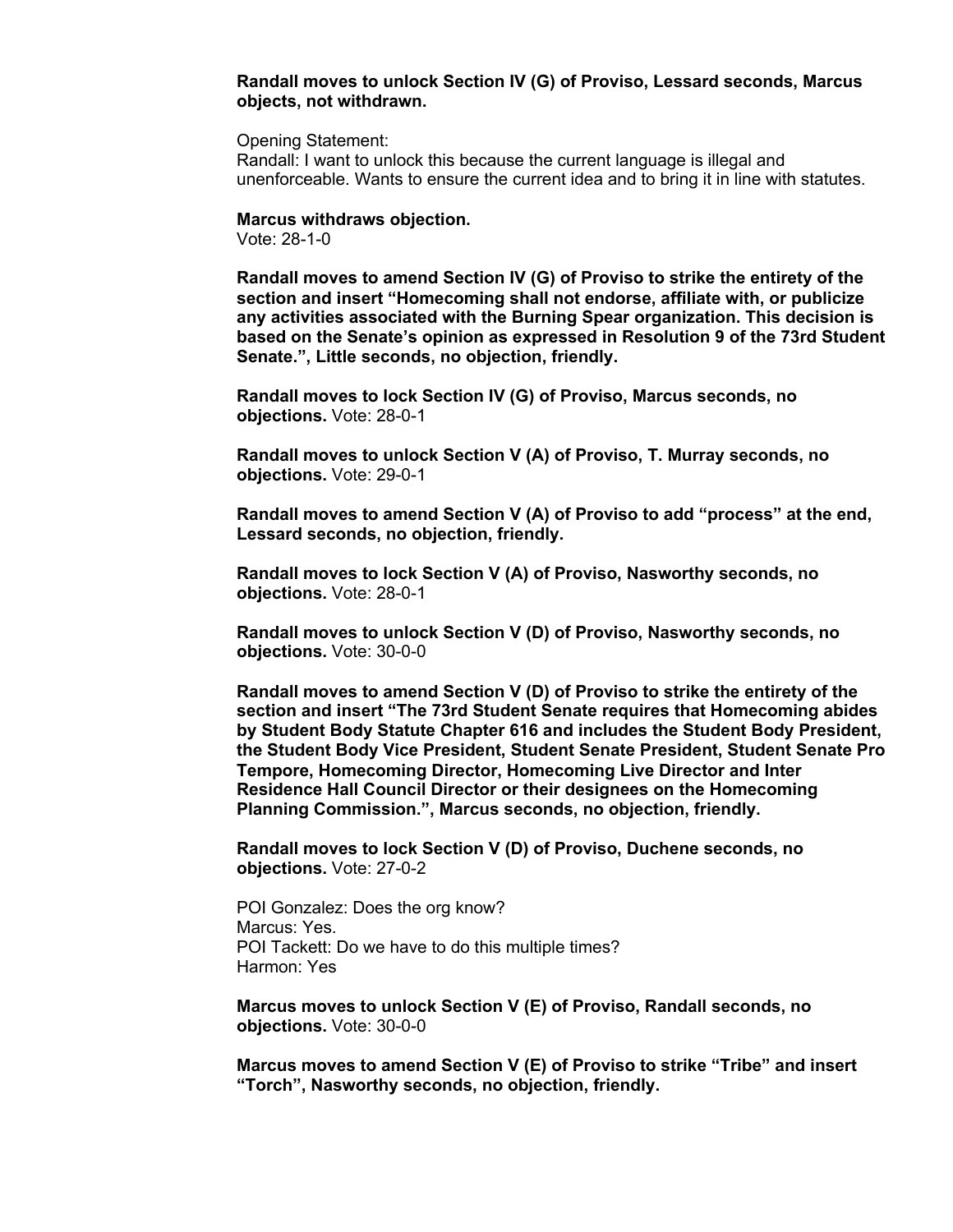**Lessard moves to lock Section V (E) of Proviso, Nasworthy seconds, no objections.** Vote: 30-0-2

#### **Randall moves to unlock Section V (J) of Proviso, Nasworthy seconds, Gonzalez objects.**

Opening Statement:

Randall: Need to unlock the line because two entities are being funded for the same thing. Might need to be changed moving forward and this would open the door to discussion at the next budget. We should have the option open to consider.

Technical, Non-debatable Qs: Linsky: Is it usual for budgets to constrain future budgets? Randall: No, its just a recommendation Lessard: This is just a recommendation? Randall: Yes

First Round of Pro: Lessard: In favor because it is just a recommendation

#### First Round of Con:

Gonzalez: Budget should not make policy for other budgets. Budget week is there to deal with the current budget, not future ones. Recommendations could turn into law if it's copied onto the next one.

Linsky: (Knocks over soda, issues expletive) This could be a resolution, shouldn't waste our time on it.

Tackett: We worked hard on the proviso. Our brains are fried after fixing it. We didn't want to make a recommendation as it could break viewpoint neutrality. Urges a no vote.

#### **Nasworthy moves to call the question, Roy seconds, no objections.**

Closing:

Randall: Respectfully disagrees with the bill sponsors. Things were restated to ensure it happens in the future. Need to hint that orgs shouldn't double dip. If you vote no, we move on.

Vote: 8-21-0 FAILS

**Randall moves to unlock Section VI (B) of Proviso, Lessard seconds, no objections.** Vote: 28-0-1

**Randall moves to amend Section VI (B) of Proviso to strike "five (5) term weeks" and add "ten (10) term weeks" in all instances it occurs, Hunter seconds, no objection, friendly.**

**Duchene moves to lock Section VI (B) of Proviso, Hunter seconds, no objections.** Vote:

**Randall moves to unlock Section VI (B) of Proviso, Lessard seconds, no objections.** Vote: 28-0-1

**Randall moves to amend Section VI (B) of Proviso to strike "five (5) term weeks" and add "ten (10) term weeks" in all instances it occurs, Hunter seconds, no objection, friendly.**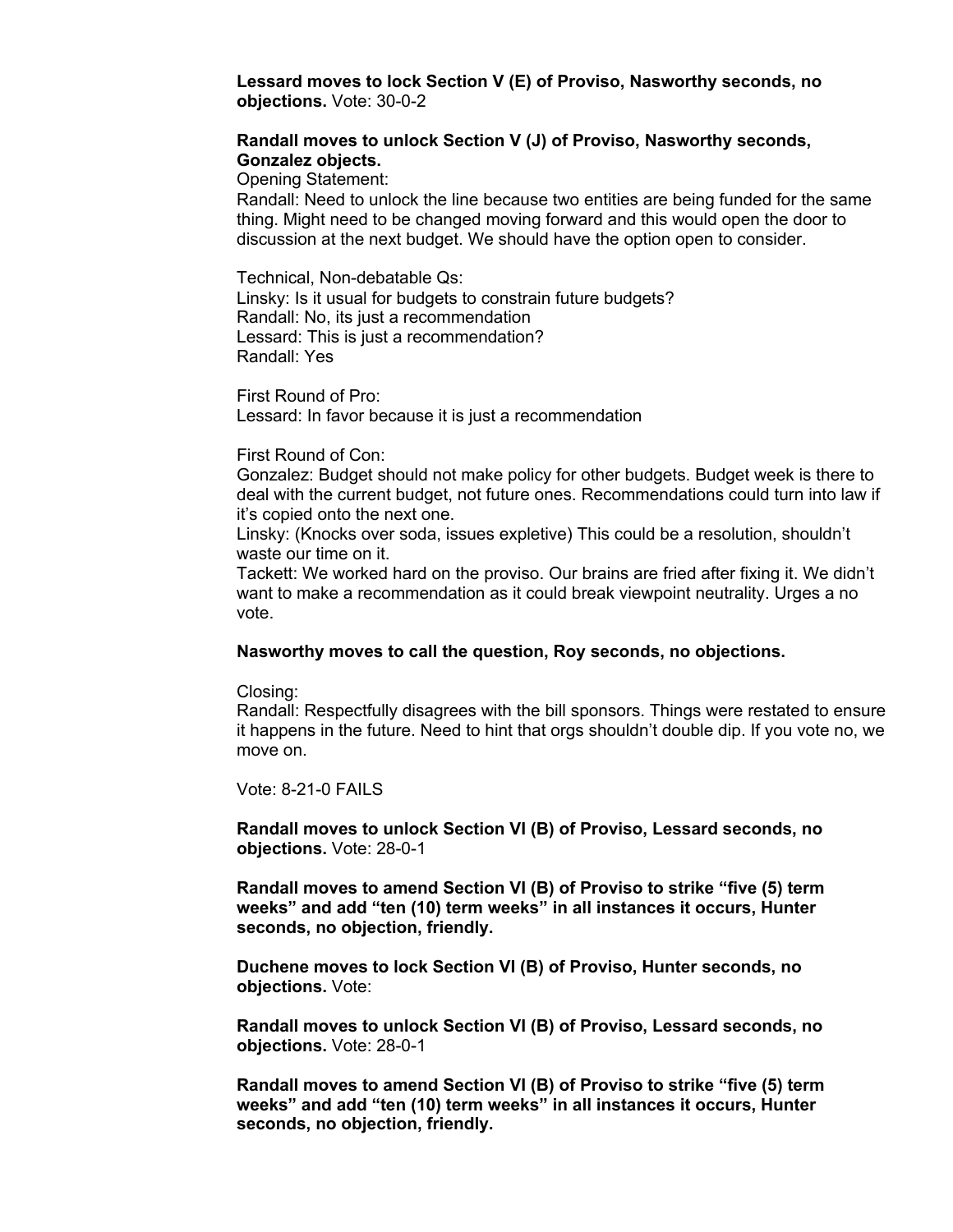**Duchene moves to lock Section VI (B) of Proviso, Hunter seconds, no objections.** Vote: 28-0-1

Harmon: I like this pinkity drinky thing.

**Randall moves to unlock Section VII of Proviso, Lessard seconds, no objections.** Vote: 30-0-1

**Randall moves to amend Section VII (A) of Proviso to add "The Senate shall be informed during their next regular meeting if any person deems any part, provision, or representation of this Bill prohibited, void, or unenforceable at any time." At the end of the section and to add "I" to the header to correct the numeral, Lessard seconds, no objection, friendly.**

#### **Duchene moves to lock Section VII of Proviso, Nasworthy seconds, no objections.** Vote: 28-0-1

Randall: Would like to speak in pro due to the large amount of time taken in making this. An emphasis was placed on student life in every proviso line and line item. Wants to thank the budget committee and Chair Gonzalez for the work. The BSU increase is incredible and helps to improve programming. Some items have been doubled. This is an unprecedented investment in student life. You should be proud in what we're about to do.

Lessard: Wants to commend the committee for the bill. Budget week is an extensive process and the mental drain must be immense. The JSU got budgeted, which will help push their presence, which is encouraging. Can't wait to vote yes.

Linsky: This is the most important thing we do. \$14.6m taken from every student. This is what state law gives us dominion over. Cannot think highly enough of the committee. Often, Admin asks too much, but the committee shows we can push back.

#### First Round of Con:

Randall: There were several areas I disagreed with. One is giving part overhead COGS. We made the amendment to benefit grad students. SAP has an issue with being underfunded. SBT provided an inaccurate budget for the SAFE bus. The director of SAFE Connection to say that the budget is approximately \$100k. Given how easy it was to find this answer, it is odd how it was presented by the SBT to the committee. This could border on an impeachable offense.

POC Gonzalez: Treasurer Gray didn't receive the first email, so he didn't know that he had to submit the supplemental request and had to submit on the day it was due. We wanted to extend an olive branch.

POC Randall: The response came within 30 hours.

#### **Lessard moves to call the question, Marcus seconds, Linsky objects, withdrawn.**

#### Second Round of Pro:

Linsky: The union was able to be less reliant on Students, especially as they found the money to make up part of the shortfall. Overhead has ballooned and we are not allowed to know what the actual costs of Overhead is. We shouldn't stop asking questions in future senates. If you want to make the most impact, join budget and do the research. Ask if we are the ones who need to fund salaries and take on roles. The question that should be asked is: Can we do better next year? To pry away money like this is a great accomplishment of the committee.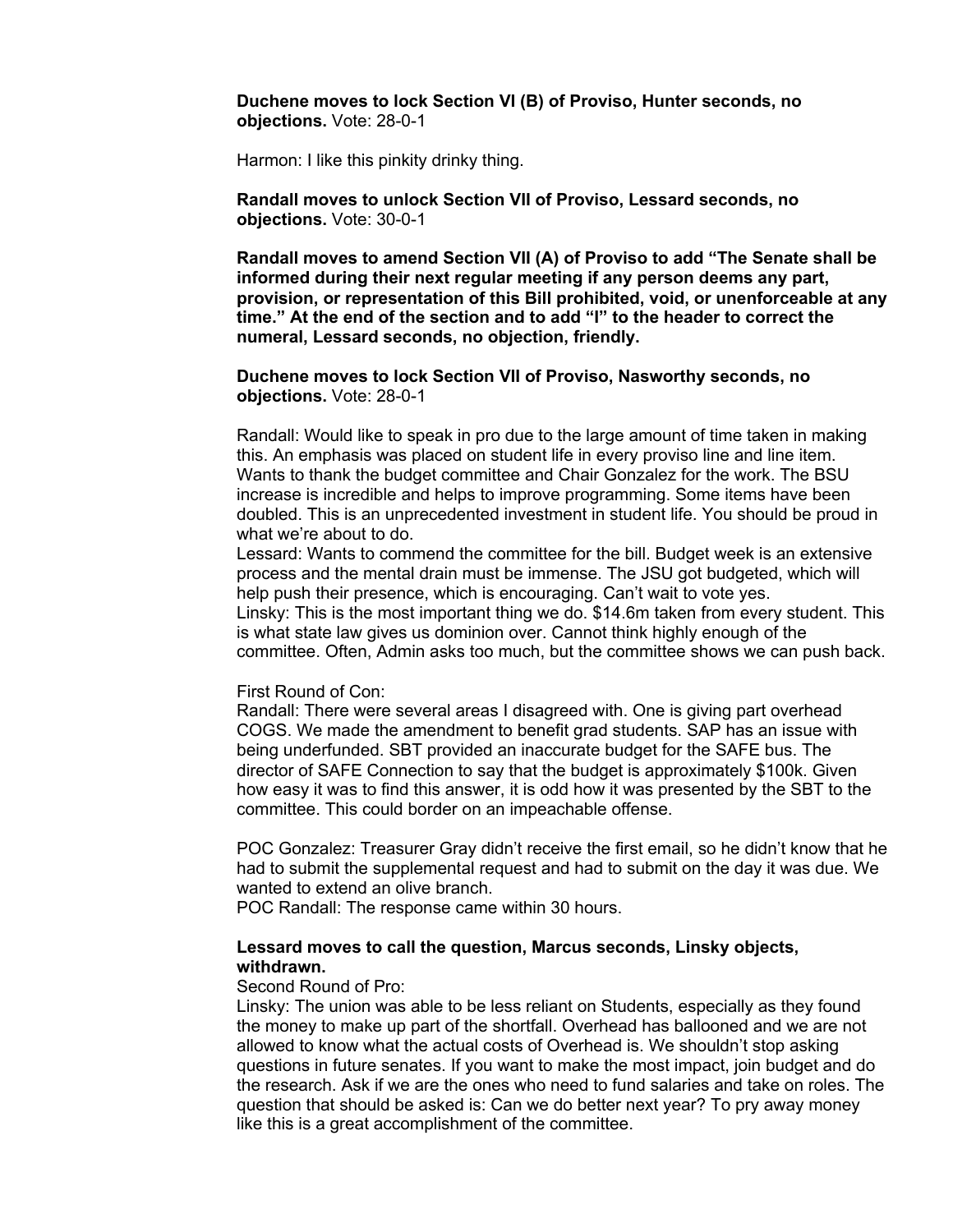Edouard: Agrees with the bill but has issues with the funding for the class councils as they are funding three ways. Because they can't go to PAC, it has made issues for funding events.

## Second Round of Con:

Edouard: These events are for the next few years and are going to be the next big spring traditions. Doesn't want the next council to have to go through the fiscal issues the current council faces.

## **Lessard calls the question, Edouard seconds, no objection**

Closing Statement:

Gonzalez: Thank you for your time. Every line item got an increase. We can't fully fund everything, but we tried our hardest. We fought with Dr. Hecht to make this work. Tackett: There were blood, sweat, and tears shed. This is my most important piece of legislation. When I'm gone, advocate as hard as we did. Please fight. Bettley: It was fun, even though it was a long process. We spent a while figuring out where the money would go.

## Vote: 34-0-0 **Budget Passes**

Bill 64 Sponsored by Senator Roy (P) Nasworthy (Co) To clarify the PAC/RTAC quorum requirements, to transfer PAC/RTAC funds to Senate Projects each Summer, and to remove the stipulation that PAC/RTAC can only use 50% of their budget each Fall. **REFERRED TO FINANCE THEN JUDICIARY, 10.27. PASSED IN FINANCE, 11.03. PASSED IN JUDICIARY, 11.09.** 

Bill 68 Sponsored by Senator Gonzalez (P) Tackett, Barker, Berger, Bettley (Co) To transfer 285,000 from Central Reserves to the Union to subsidize their Budget shortfalls for the 2022-2023 Fiscal Year. **REFERRED TO BUDGET, 11.03. PASSED IN BUDGET, 11.09.**

> Opening Statement: Gonzalez: This is transferring that money to cover the budget shortfall. Needed to avoid a veto.

Technical, Non-Debatable Questions:

First Round of Pro:

Linsky: The last time we went into central reserves, we got vetoed. Some of us fought hard to get that money back and we did. We have about \$2.3m in there. CR is there to cover budget shortfalls, so this is the time to use it. We're just using the funds to cover the budget shortfalls. This is some great negotiation by the committee. Hunter: This is the best conclusion that could come out of the budget process. Pass it expeditiously.

Roy: Great work, needs to be passed. Let's get the union more CR funds.

First Round of Con:

**Roy moves to call the question, Nasworthy seconds, no objections.**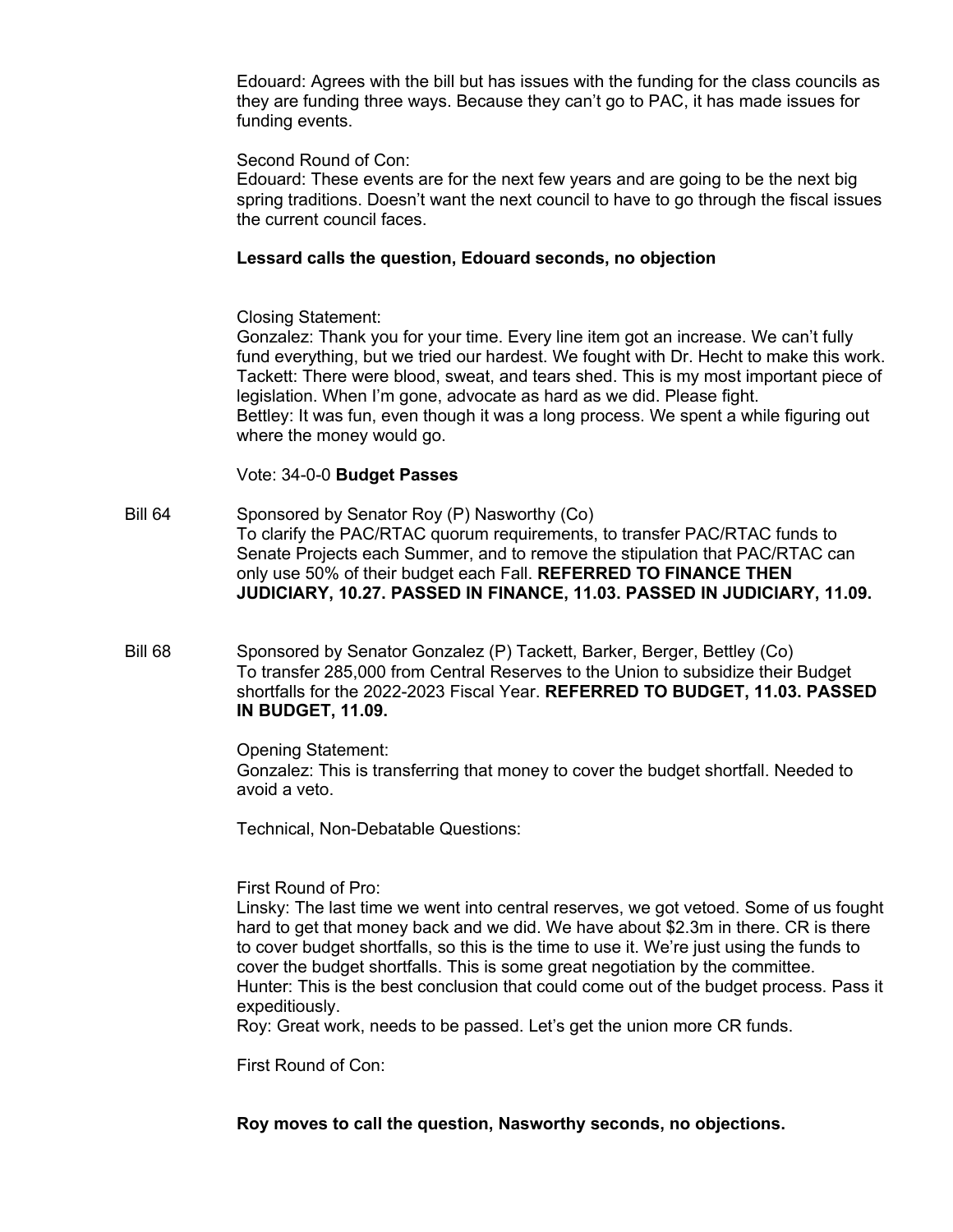Closing Statement: waived

## Vote: **PASSES**

**Nasworthy moves to exit CR as a whole, Meyers seconds, no objection Gonzalez moves to accept the decision as the decision of the whole, Hunter seconds, no objection.**

> POI Little: If we enter IA as a whole, can we hear any candidates? Harmon: No

### **Lessard calls for the orders of the day.**

- Bill 69 Sponsored by Senator Tackett (P) Funding for Pride Student Union to give out a sustainable and unique promotional item to grow their influence on campus as well as promote healthy hygiene practices at tabling events. **REFERRED TO SLAA THEN FINANCE, 11.03. PASSED IN SLAA, 11.08. AMENDED AND PASSED IN FINANCE, 11.10.**
- Bill 70 Sponsored by Senator T. Murray (P) To bring statutes regarding the removal of Student Government Officers from office in line with state law as recently enacted through HB 233 giving such officers the right to appeal their discipline to the Vice President of Student Affairs. **REFERRED TO JUDICIARY THEN RULES & CALENDAR, 11.03. PASSED IN JUDICIARY, 11.09. PASSED IN RULES & CALENDAR, 11.10.**
- Bill 71 Sponsored by Senator Wang (P) Imposing a time limit for the OGA Director to speak on each amendment to the Legislative Agenda in Legislative Agenda Caucus. **REFERRED TO JUDICIARY, 11.03. PASSED IN JUDICIARY, 11.09.**
- Bill 72 Sponsored by Senator Wang (P) Clarifying the bill approval process. **REFERRED TO JUDICIARY, 11.03. PASSED IN JUDICIARY, 11.09.**
- Bill 74 Sponsored by Senator Little (P) To extend the declaration of candidacy for fall and spring elections from 2 weeks before the election to 3 weeks before the election. **REFERRED TO JUDICIARY, 11.03. PASSED IN JUDICIARY, 11.09.**
- Bill 75 Sponsored by Senators Tackett, Randall (P)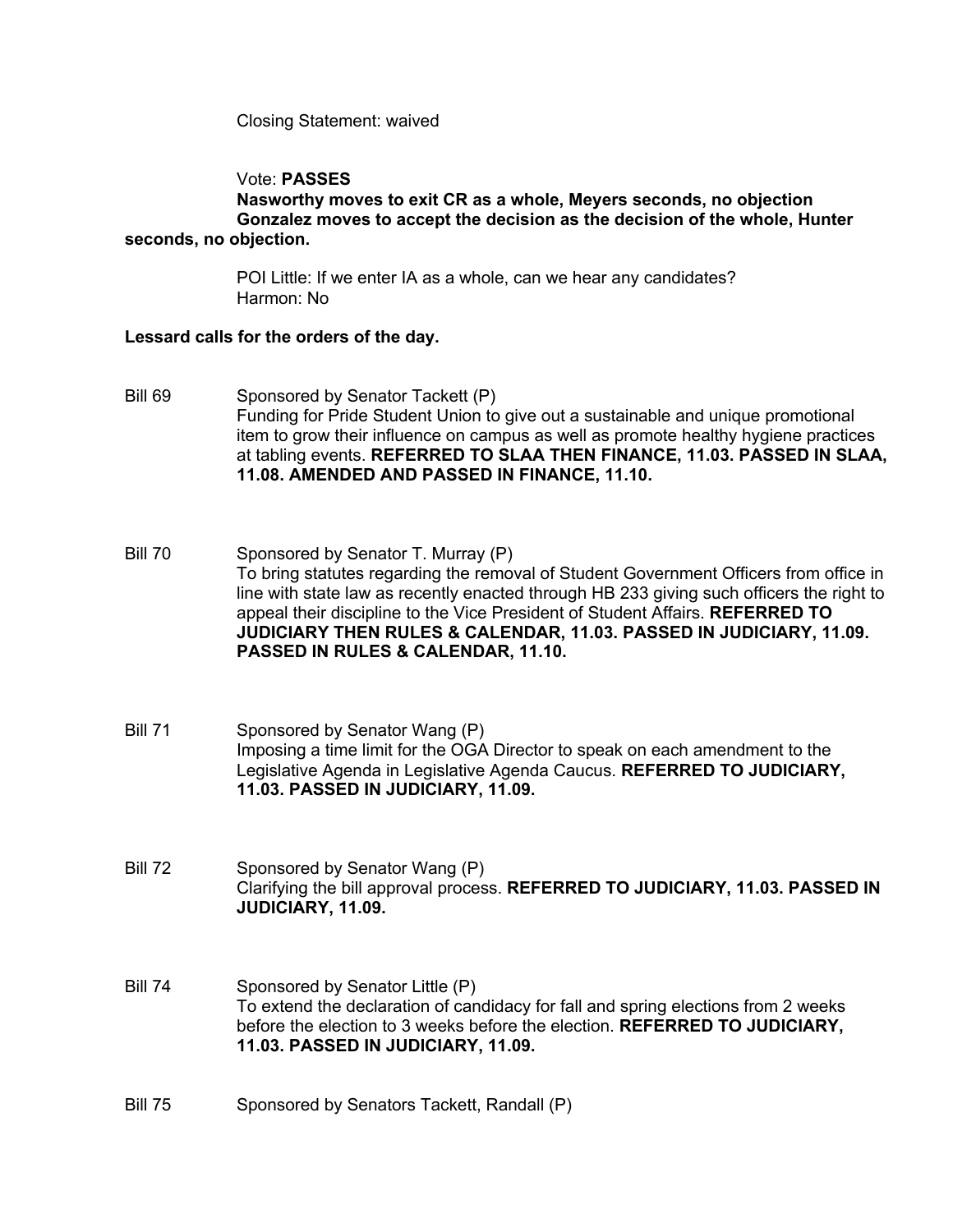Transferring \$275 from Senate Projects to provide the Jewish Student Union with personalized hand sanitizers. **REFERRED TO SLAA THEN FINANCE, 11.03. PASSED IN SLAA, 11.08. PASSED IN FINANCE, 11.10.**

Bill 77 Sponsored by Senator Little (P) To remove the in-person voting precinct from SGA elections and clarify language around voting precincts and the "No Campaign Zone". **REFERRED TO JUDICIARY, 11.03. PASSED IN JUDICIARY, 11.09.**  Bill 78 Sponsored by Senators Guillamont, Stewart (P) Changing the date of both the fall and spring elections to the eighth Wednesday after the start of the semesters instead of the seventh week. **REFERRED TO JUDICIARY, 11.03. PASSED IN JUDICIARY, 11.09.**  Bill 79 Sponsored by Senators Guillamont, Stewart (P) Providing the explicit usage of the word vote and extending time for removal of campaigning materials. **REFERRED TO JUDICIARY, 11.03. AMENDED AND PASSED IN JUDICIARY, 11.09.**  Bill 80 Sponsored by Senators Guillamont, Stewart (P) Addition stating that votes cannot be changed after cast, and clarifying formatting. **REFERRED TO JUDICIARY, 11.03. AMENDED AND PASSED IN JUDICIARY, 11.09.** Bill 81 Sponsored by Senators Little (P) To enumerate that candidates for SGA office cannot have and outstanding violations of FSU Student Code of Conduct or Academic Honor Policy. **REFERRED TO JUDICIARY, 11.03. PASSED IN JUDICIARY, 11.09.**  Bill 82 Sponsored by Senators Guillamont, Stewart (P) Adding a schedule one violation against posting campaign materials that have not been approved by the Supervisor of Elections. **REFERRED TO JUDICIARY, 11.03. PASSED IN JUDICIARY, 11.09.** Bill 83 Sponsored by Senators Guillamont, Stewart (P) Adding a schedule two violation if a petitioner fails to appear for an Elections Commission hearing. **REFERRED TO JUDICIARY, 11.03. PASSED IN JUDICIARY, 11.09.**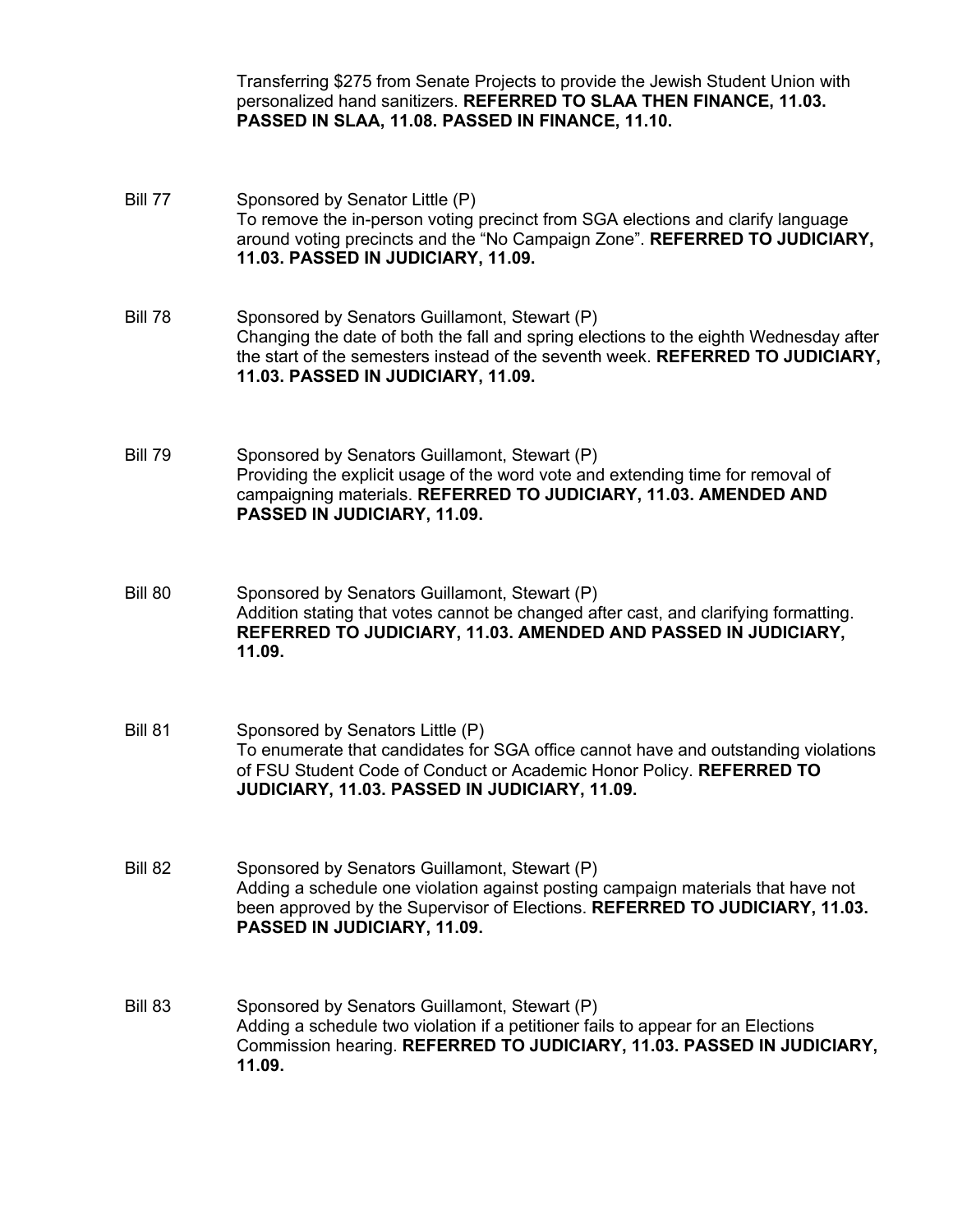| <b>Bill 84</b> | Sponsored by Senators Guillamont, Stewart (P)<br>Stating when the official ballot can be released. REFERRED TO JUDICIARY, 11.03.<br>PASSED IN JUDICIARY, 11.09.                                                                        |
|----------------|----------------------------------------------------------------------------------------------------------------------------------------------------------------------------------------------------------------------------------------|
| Bill 86        | Sponsored by Senators Guillamont, Stewart (P)<br>Defining Organic Social Media. REFERRED TO JUDICIARY, 11.03. AMENDED AND<br>PASSED IN JUDICIARY, 11.09.                                                                               |
| Bill 88        | Sponsored by Senators Preshia, B. Murray (P)<br>To purchase two picnic tables that will be placed outside of the Rovetta building.<br>REFERRED TO SLAA THEN FINANCE, 11.03. PASSED IN SLAA, 11.08. PASSED<br><b>IN FINANCE, 11.10.</b> |

# Constitutional Amendments:

# Resolutions:

| <b>Resolution 79</b>        | Sponsored by Senator Gonzalez (P) Tackett, Barker, Berger, Bettley (Co)<br>To inform the Student Senate and budgeted organizations under the Budget Bill 2022<br>of new OPS positions, increase and decreases in OPS hours for SGA officers, and<br>increase in hourly rates to account for the minimum wage increase for the 2022-2023<br>fiscal year. REFERRED TO BUDGET, 11.03. PASSED IN BUDGET, 11.09. |
|-----------------------------|-------------------------------------------------------------------------------------------------------------------------------------------------------------------------------------------------------------------------------------------------------------------------------------------------------------------------------------------------------------------------------------------------------------|
| Resolution 80               | Sponsored by Senator Wang (P)<br>Allowing Senators to use "Mental Health Days" in which absences will not count<br>against total accumulated absences. REFERRED TO RULES & CALENDAR, 11.03.<br>AMENDED AND PASSED IN RULES & CALENDAR, 11.10.                                                                                                                                                               |
| <b>Resolution 81</b>        | Sponsored by Senators Tackett, Gonzalez (P)<br>Asking the University to provide EBT terminals on campus and do more to fight<br>hunger. REFERRED TO SLAA, 11.03. PASSED IN SLAA, 11.08.                                                                                                                                                                                                                     |
| <b>Resolution 82</b>        | Sponsored by Senator Tackett (P) Wang, Gonzalez, Lessard, T.Murrary, Russell,<br>Nasworthy, Marcus, Edouard, Garcia, DuChene, Little (Co)<br>To promote sustainable and healthy student life. REFERRED TO SLAA, 11.03.<br>AMENDED AND PASSED IN SLAA, 11.08.                                                                                                                                                |
| <b>Resolution 84</b>        | Sponsored by Senator Wang (P)<br>Offering the Senate's condolences to the loved ones of the students who passed<br>away in the 2020-2021 school year.                                                                                                                                                                                                                                                       |
| <b>Unfinished Business:</b> |                                                                                                                                                                                                                                                                                                                                                                                                             |
| <b>Resolution 83</b>        | Sponsored by Senator Hunter (P)<br>Approving the Office of Governmental Affairs Legislative Agenda. TABLED ON<br><b>FLOOR, 11.03.</b>                                                                                                                                                                                                                                                                       |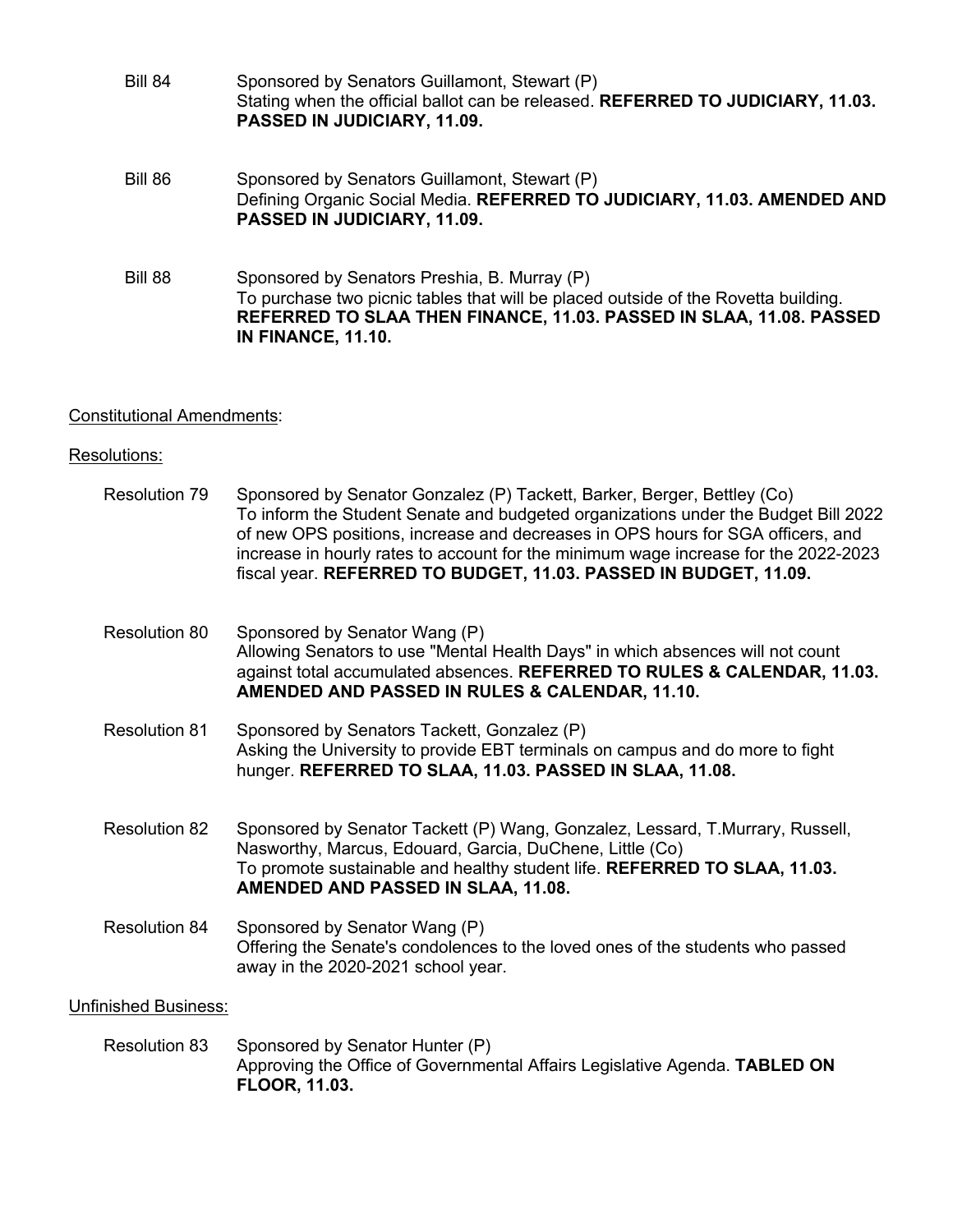Opening Statement: Textboko affordability, reinstating bright futures book stipend, equitable tuition, legislative priorities for fsu, renaming bk Roberts, funding maglab, voter accessibility, health, affordable care act, Medicaid, safety. LA is important bc it's OGA's way of communicating with our gov officials. We are mock gov here at SGA, but OGA can make changes on local, state, and federal level. Assume you have all read LA, and hope you have sent amendmnts planned to Abhari and myself.

Technical, Non-Debatable Questions: T. Murray: Was there discussion of raising A&S Fees? Hunter: Not in the original resolution

First Round of Pro: **Randall moves to amend to correct the spelling of "compiled", Tackett seconds** Opening Statement: Need to fix the spelling

Director's Opinion: Agreed

Technical, Non-Debatable Questions:

First Round of Pro: Marcus: Good job Senator Grammerly

First Round of Con:

**Nasworthy moves to call the question, Edouard seconds, no objections.**

Closing Statement: Waived

Vote: 28-0-0 **ADOPTED**

### **Randall moves to amend to strike "university" from the first whereas clause, Nasworthy seconds**

Opening Statement:

Randall: OGA is supposed to be for local, state, and federal government. It's not here to advocate to the university. That's the job of the rest of SGA. Like the university ideas, but that's for a separate time.

Director's Opinion: Disagree because it is in our mission statement. Stuff we advocate for interacts with the campus and we need to talk to the administration. We are a public university, so there is a tie between our university and government. Campus carry is something that is both in the university and in state entities. We don't just ask the state for money. We cannot just be external. The exec branch's task list is too long. Why can't we just initiate these meetings. It is naïve to think that we don't handle things at the university level. There are some things we don't agree with. I'd be operating blindly without it.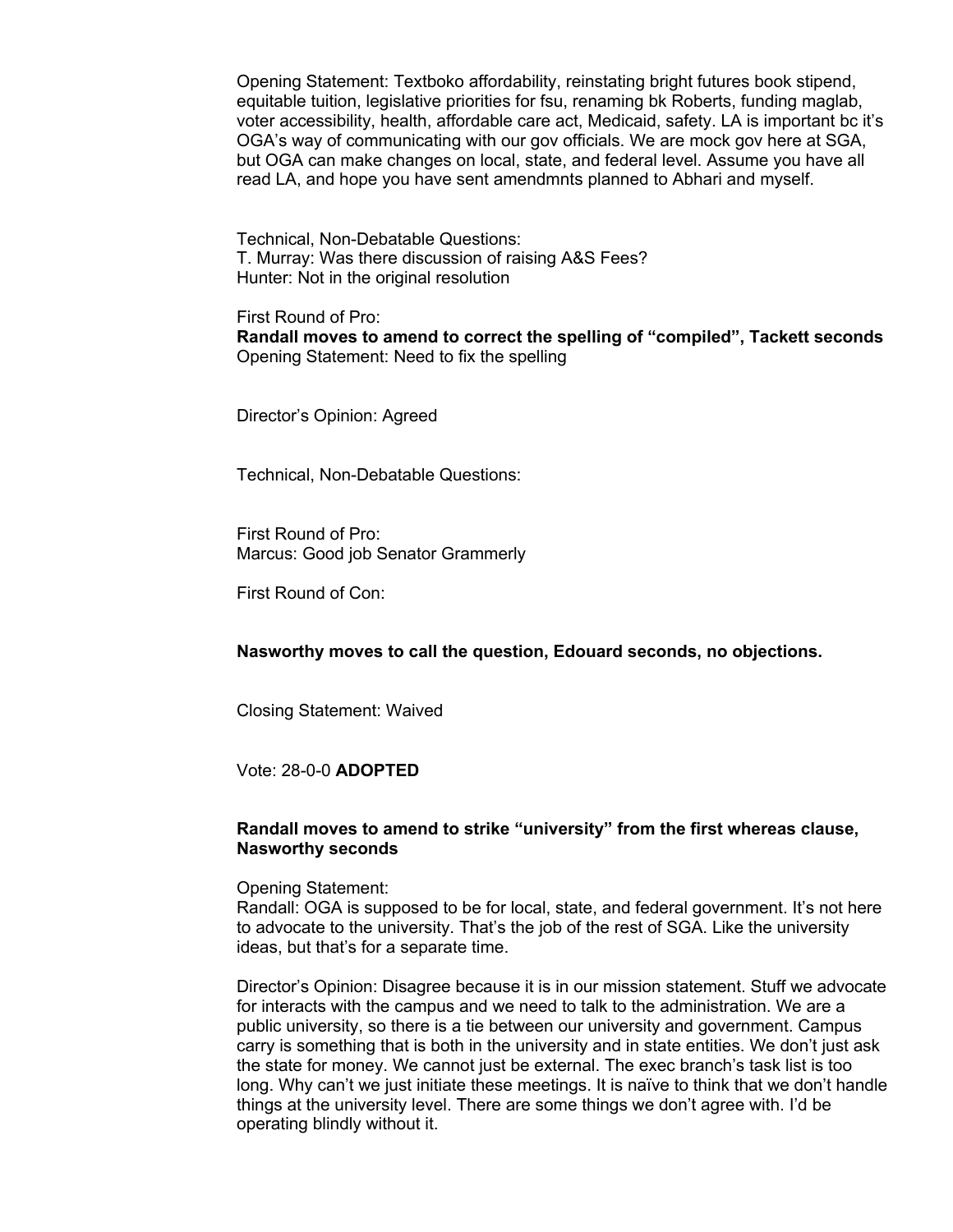Technical, Non-Debatable Questions: Preshia: Did you read the OGA mission statement? Randall: Yes, I looked in statutes Preshia: Did you see the statement mention the university community? Randall: its not in statutes Linsky: Where is BK Roberts Hall? Randall: FSU Campus, but it needs to be fixed in the legislature Linsky: What other buildings does OGA want to rename? Randall: I don't know.

First Round of Pro:

First Round of Con:

## **Randall withdraws**

## **Randall moves to amend to add "2022 regular Florida" to the second whereas clause, Nasworthy seconds**

Opening Statement: Randall: This is what it's called

Director's Opinion: Agree

Technical, Non-Debatable Questions: Marcus: Is there anything in regards to the special session? Randall: No

First Round of Pro:

First Round of Con:

**Nasworthy moves to call the question, Duchene seconds, no objections.**

Closing Statement: waived

## Vote: 32-0-0 **ADOPTED**

**Randall moves to amend the third whereas to read "The Florida State University Student Government Association (FSU SGA) recommends the following to the**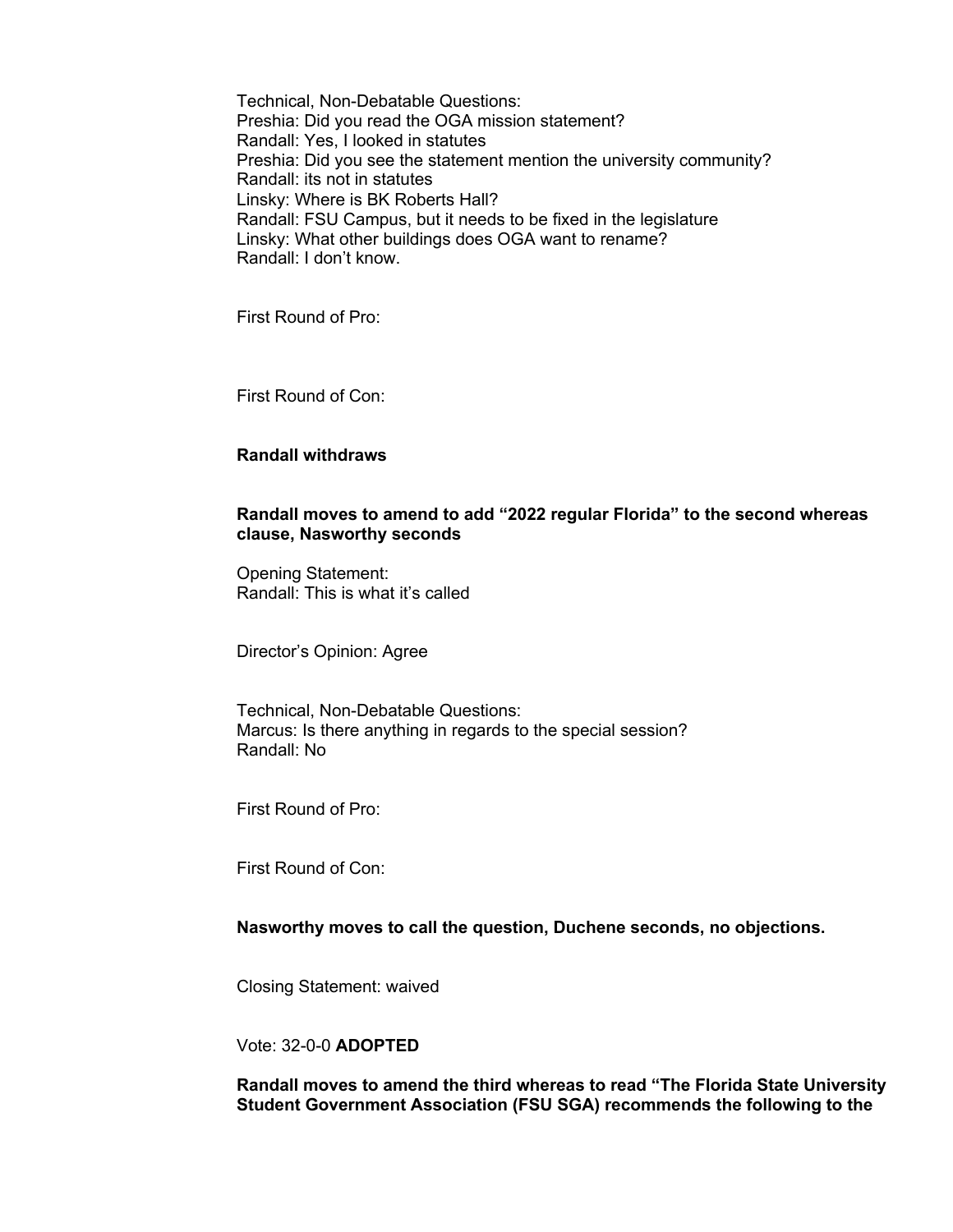### **Florida Legislature to enhance student life and learning in the State of Florida, and", Nasworthy seconds**

Opening Statement:

Randall: This is the best opportunity to talk about. There will be a local and federal legislative agenda coming down the pipeline. Three documents so we can show each level their legislative agenda. The whole point is to do four different agendas so we hit every level of government.

Director's Opinion: Agreed.

Technical, Non-Debatable Questions: Linsky: Who's doing the city agenda? Abhari: Khamare Garner

First Round of Pro:

First Round of Con: POI Preshia: This is only for the State of Florida? Randall: Yes, this is only state level issues POI Preshia: So we will be removing other items that are for different agendas? Randall: Yes, they'll come through different agendas

### **Nasworthy moves to call the question, T. Murray seconds, no objections.**

Closing Statement: waived

## Vote: 28-0-0 **ADOPTED**

## **Randall moves to amend the fourth whereas to read "Whereas: FSU SGA strongly supports making textbooks more affordable by the reinstating of the Bright Future Book Stipend, and", Nasworthy seconds**

Opening Statement: Thought this was more clear, was agreement at the time

Director's Opinion: Agreed.

Technical, Non-Debatable Questions:

First Round of Pro:

First Round of Con: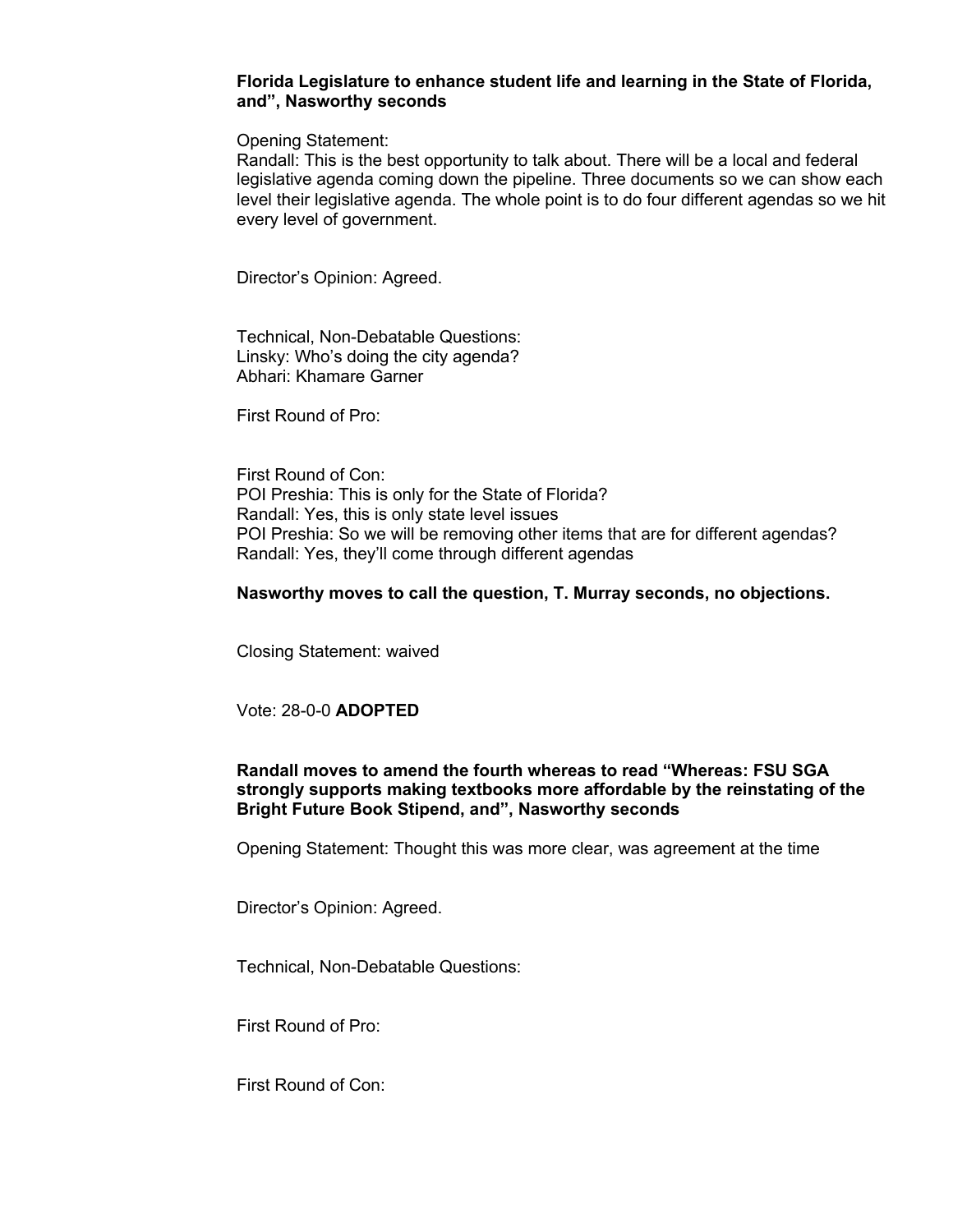**Nasworthy moves to call the question, Meyers seconds, no objections.**

Closing Statement: waived

Vote: 31-0-0 **ADOPTED**

**Randall moves to amend the fifth whereas to read "Whereas: FSU SGA supports improving textbook affordability by creating an Open Educational Resources grant program in the State of Florida similar to SB 602 which was introduced in the 2020 Legislative Session, and", Little seconds**

Opening Statement: Randall: This improves clarity and removes a footnote

Director's Opinion: We have two textbook points because issues about the stipend has been raised so we want to provide an alternative. Agreed.

Technical, Non-Debatable Questions:

First Round of Pro:

First Round of Con:

**Marcus moves to call the question, Nasworthy seconds, no objections.**

Closing Statement: Waived

Vote: 31-0-0

#### **Randall moves to amend to strike "& Relevant" from the second heading. Nasworthy seconds**

Opening Statement: Randall: Improves clarity

Director's Opinion: He wanted to change the name. The legislature needs to know whether its relevant. Approved

Technical, Non-Debatable Questions:

First Round of Pro: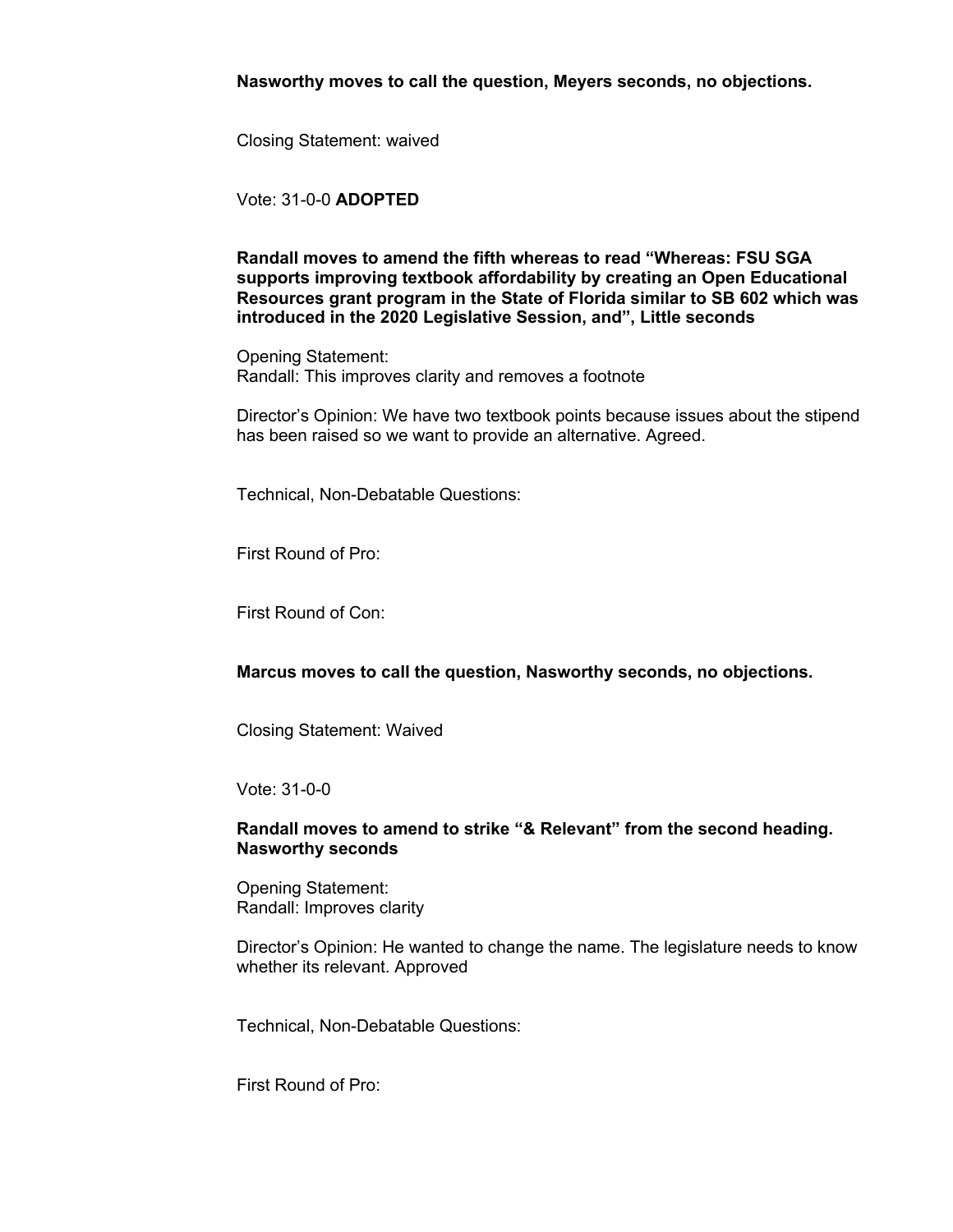First Round of Con:

**Nasworthy moves to call the question, Edouard seconds, no objections.**

Closing Statement: waived

## Vote: 28-0-1 **ADOPTED**

**Randall moves to strike the sixth whereas in its entirity, Nasworthy seconds**

### **Withdrawn**

**Randall moves to amend the seventh whereas to read "Whereas: FSU SGA supports enhanced training for students, faculty, and staff in the areas of religious tolerance and racial awareness, and", Nasworthy seconds**

Opening Statement:

Randall: This was an interesting one. Rawan had spoken to AVP Chong. The issue isn't that faculty isn't trained. SGA encourages training. The issue is advertisement of resources. When the university one comes down the line, we will talk about advertising resources.

Director's Opinion: Approved.

Technical, Non-Debatable Questions: Preshia: This deals with university level stuff? Randall: No, this goes to the Legislature. The goal of this resolution is to affect state policy. Guillamont: Does this clause deal with the university? Randall: You could argue that everything is a university issue, this needs to be heard on a university level. Guillamont: And we're sending this to the legislature? Randall: Yes.

First Round of Pro:

First Round of Con: Gonzalez: Don't know how to feel about this. Would argue that this is a lobbying issue. POC LInsky: Title IX is a federal law

## **Little moves to call the question, Pfeffer-Ferguson seconds, no objections.**

Closing Statement:

Randall: It is an issue that effects a lot of people. We agreed that the best use of resources is to pour them into advertisement, so everyone is aware.

Vote: 20-8-1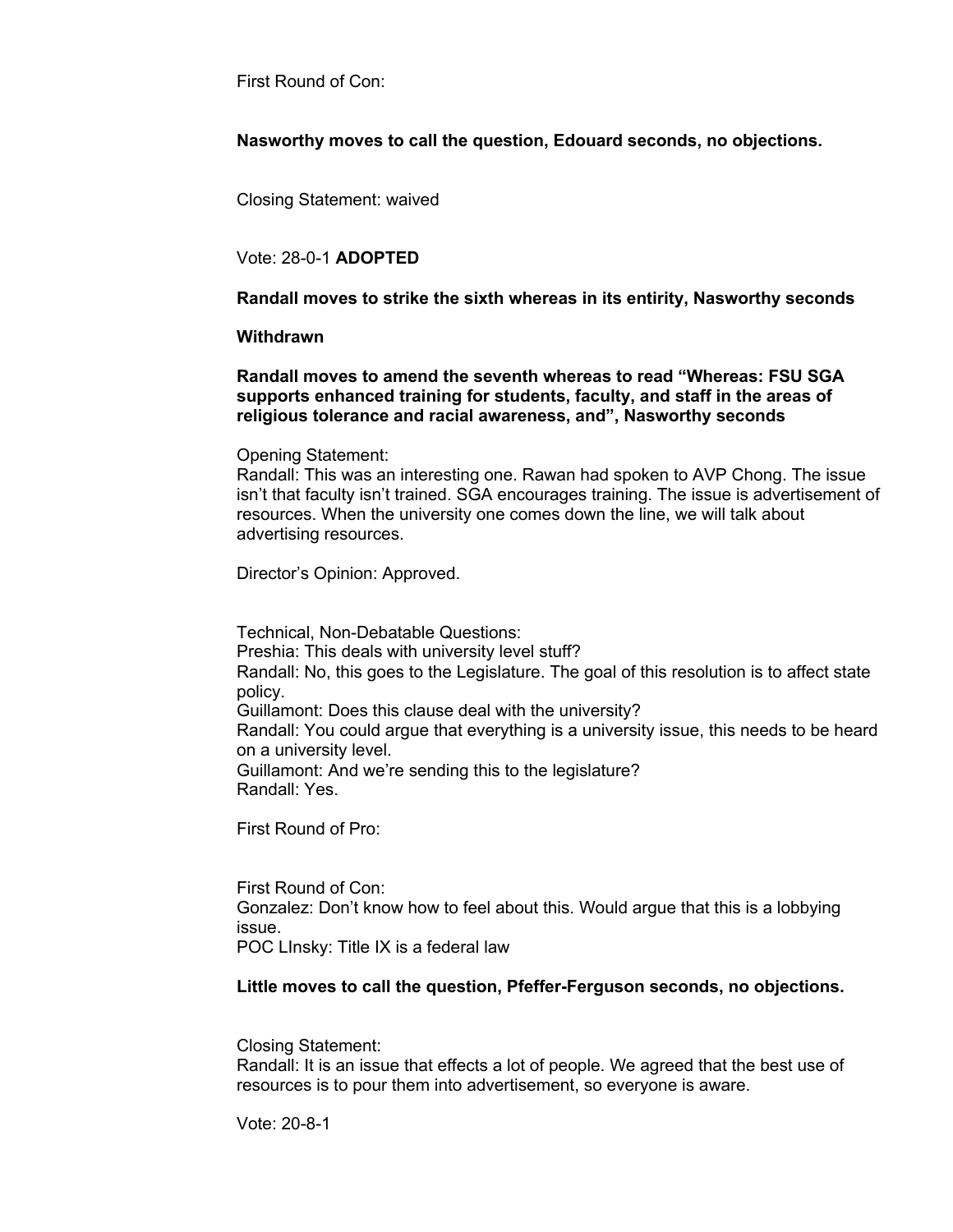### **Randall moves to amend the eighth whereas to read "Whereas: FSU SGA supports educating students on the diverse life experiences of minority populations by opposing the restrictive measures in HB57, and", Lessard seconds**

Opening Statement:

Randall: HB 57 is a particularly interesting bill. Appreciates OGA Director working to say the right thing at the right time.

Director's Opinion: Approved. HB 57 is the Florida equivalent of banning Critical Race Theory and D&I work. In addition, it audits the university. We were trying to figure out how to attack this while being successful. This is the language we came up with.

Technical, Non-Debatable Questions:

First Round of Pro:

Hunter: This is something I made comments on. It's important to critically examine the language in it. HB 57 prohibits state agencies from providing mandatory trainings that involve D&I, which is something we do.

Roy: We need better perspectives about how our laws and history impacts different minority groups.

POI Guillamont: Does HB 57 ban the teaching of Critical race theory or the mandatory teaching of CRT? Hunter: it bans the teaching of CRT and requires audits of training programs. The bill is on their website

First Round of Con:

## **Nasworthy moves to call the question, Stewart seconds, no objections.**

Closing Statement: waived

### Vote: 29-1-0 **ADOPTED**

**Randall moves to amend the ninth whereas to read "Whereas: FSU SGA recognizes the opportunities for students provided by the out of state tuition waiver for high school children of undocumented immigrants and supports the continuance of the program and the expansion to graduate students, and", Nasworthy seconds**

Opening Statement:

Randall: The waiver only applies to high school students. The 2017 Agenda had an interesting point that wanted to expand the program for grad students. We should support grad students who are undocumented.

Director's Opinion: Approved. There is a bill in the House to remove this, but the rep's bills rarely pass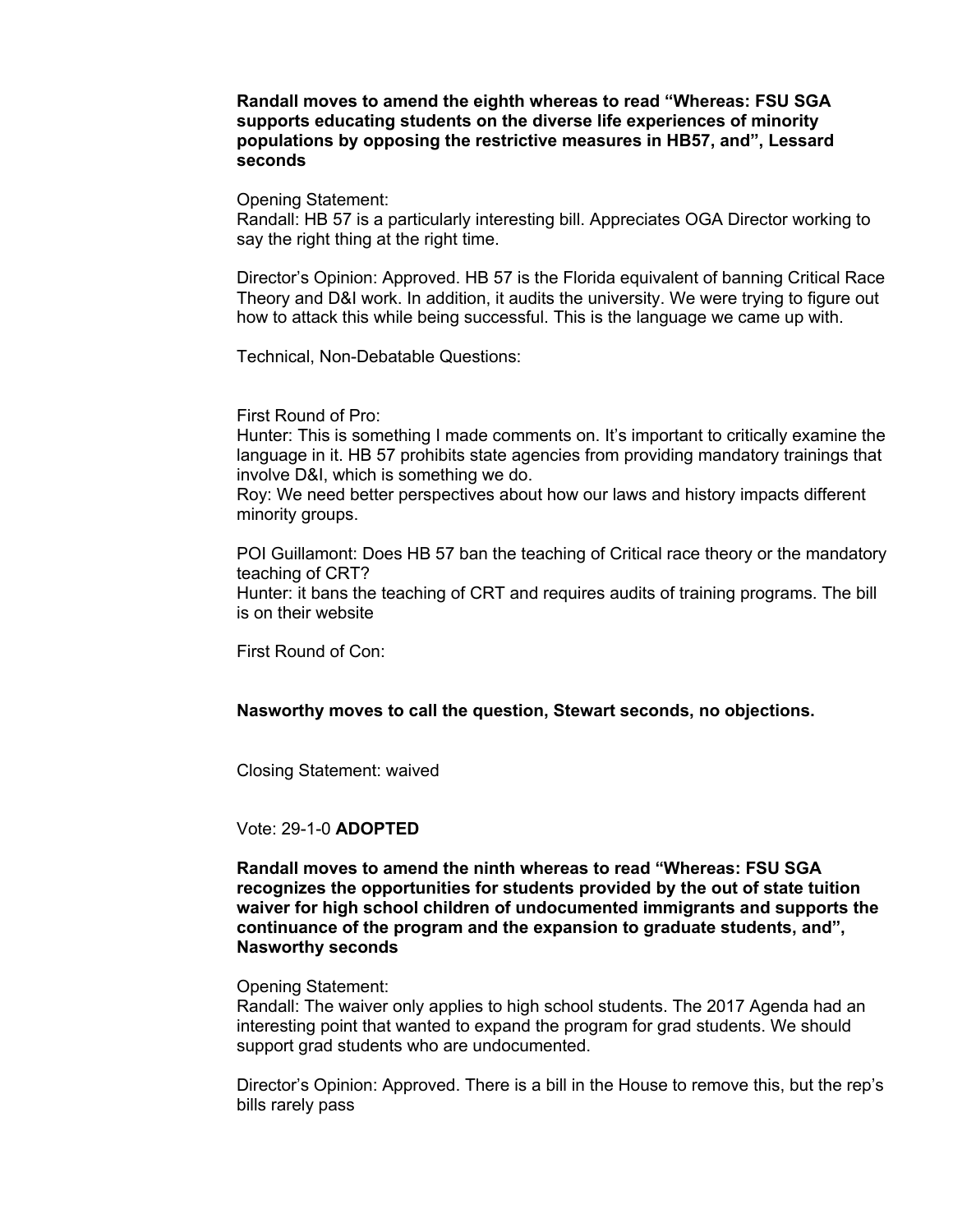Guillamont: Would it be easier for a grad student who is the child of an undocumented immigrant to have a fee waived than a legal immigrant? Randall: It's a good question and should come up in a future agenda, especially the federal one.

First Round of Pro: Tackett: We need to support undocumented students at the university. We need to advocate for them on the federal level. POPP Marcus: It's hot Jacalyn: They're working to get it back.

First Round of Con:

## **Nasworthy moves to call the question, Lessard seconds, no objections.**

Closing Statement: Equalize the playing field

## Vote: 29-2-0 **ADOPTED**

**Duchene moves to add a new whereas after the ninth whereas to read "Whereas: FSU SGA supports funding for the construction and maintenance of an interdisciplinary Center for Native American & Indigenous Studies, as recommended by the FSU President's Task-Force on Anti-Racism, Equity, and Inclusion, and as supported by former President John Thrasher, and", Nasworthy seconds**

### Opening Statement:

DuChene: This amendment is a long time coming. Had conversations with faculty. The provost is putting together a committee to create this program, but we need funding from the state.

Director's Opinion: Approved.

Technical, Non-Debatable Questions:

First Round of Pro:

POI Randall: Is there any way we can work with the Seminole Tribe to advocate on the issue?

Abhari: Absolutely. The Task Force did its due diligence and so did the amendment's sponsor.

Marcus: Since our school uses Seminole imagery, we should support this amendment.

First Round of Con: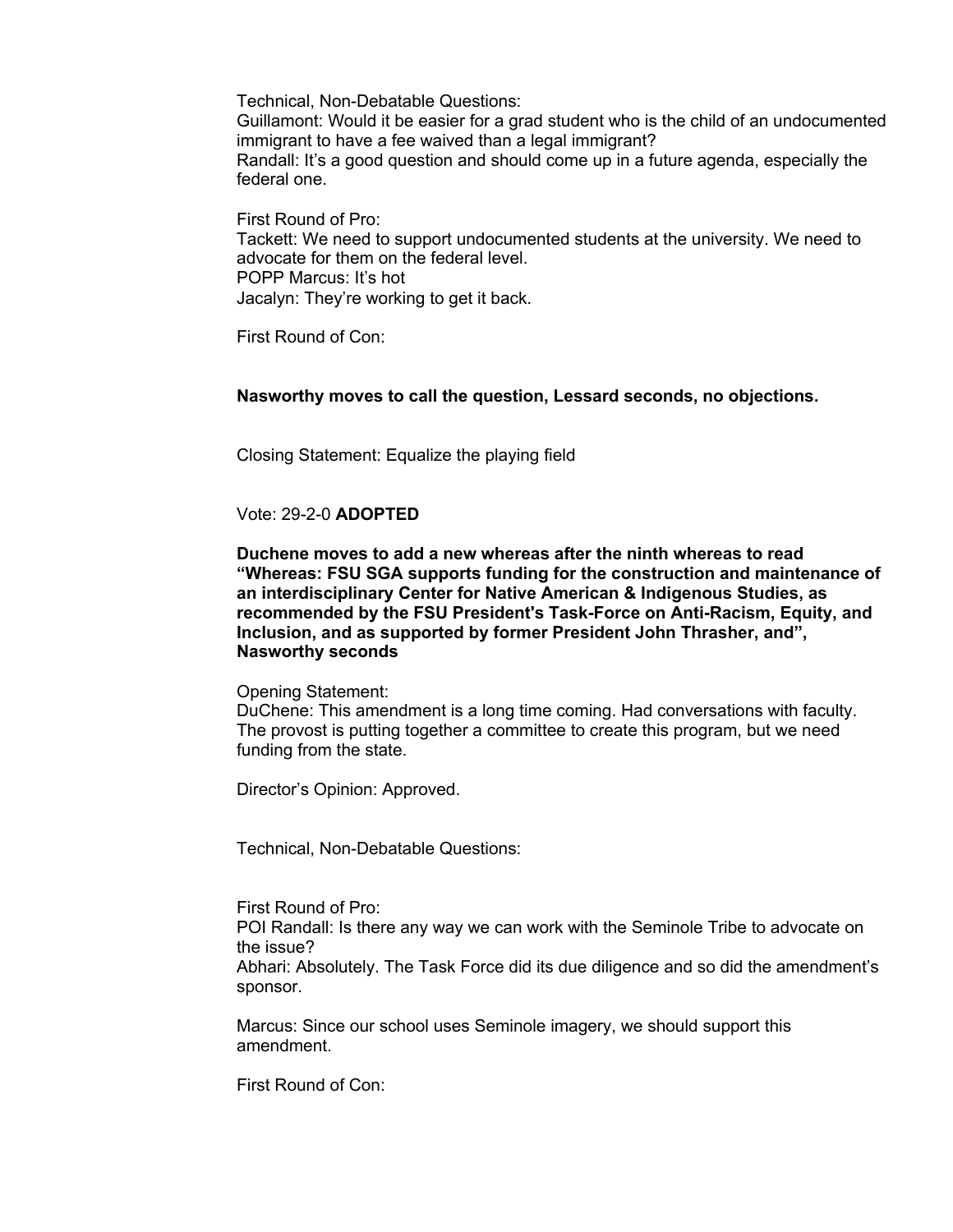### **Nasworthy moves to call the question, Edouard seconds, no objections.**

Closing Statement: The Tribe will be consulted heavily on this and the issue of a university-wide land acknowledgement.

## Vote: 30-0-0 **ADOPTED**

**Randall moves to add a new whereas under "Legislative Priorities" header, which reads "Whereas: FSU SGA supports the legislative priorities of the Florida State University with a specific emphasis on renaming B.K. Roberts Hall and funding for Critical Electrical Infrastructure at the National High Magnetic Field Laboratory, Integrated Advancement for the Joint College of Engineering, and the Veterans Legacy Complex, and", Nasworthy seconds**

#### Opening Statement:

Randall: This fixes redundancies and consolidates several points into one. BK Roberts hall has been a big issue. Mag Lab is highly important to FSU's standing in the STEM field. The SVC needs more money to be made. We support student vets and should continue to

Director's Opinion: Approved. BK Roberts is a big priority

Technical, Non-Debatable Questions:

First Round of Pro:

First Round of Con:

**Edouard moves to call the question, Nasworthy seconds, no objections.**

Closing Statement: waived

Vote: 29-0-0

### **Randall moves to strike the next three whereas clauses, Nasworthy seconds**

Opening Statement: Reduces redundancies, consolidates

Director's Opinion: Approves

Technical, Non-Debatable Questions:

First Round of Pro: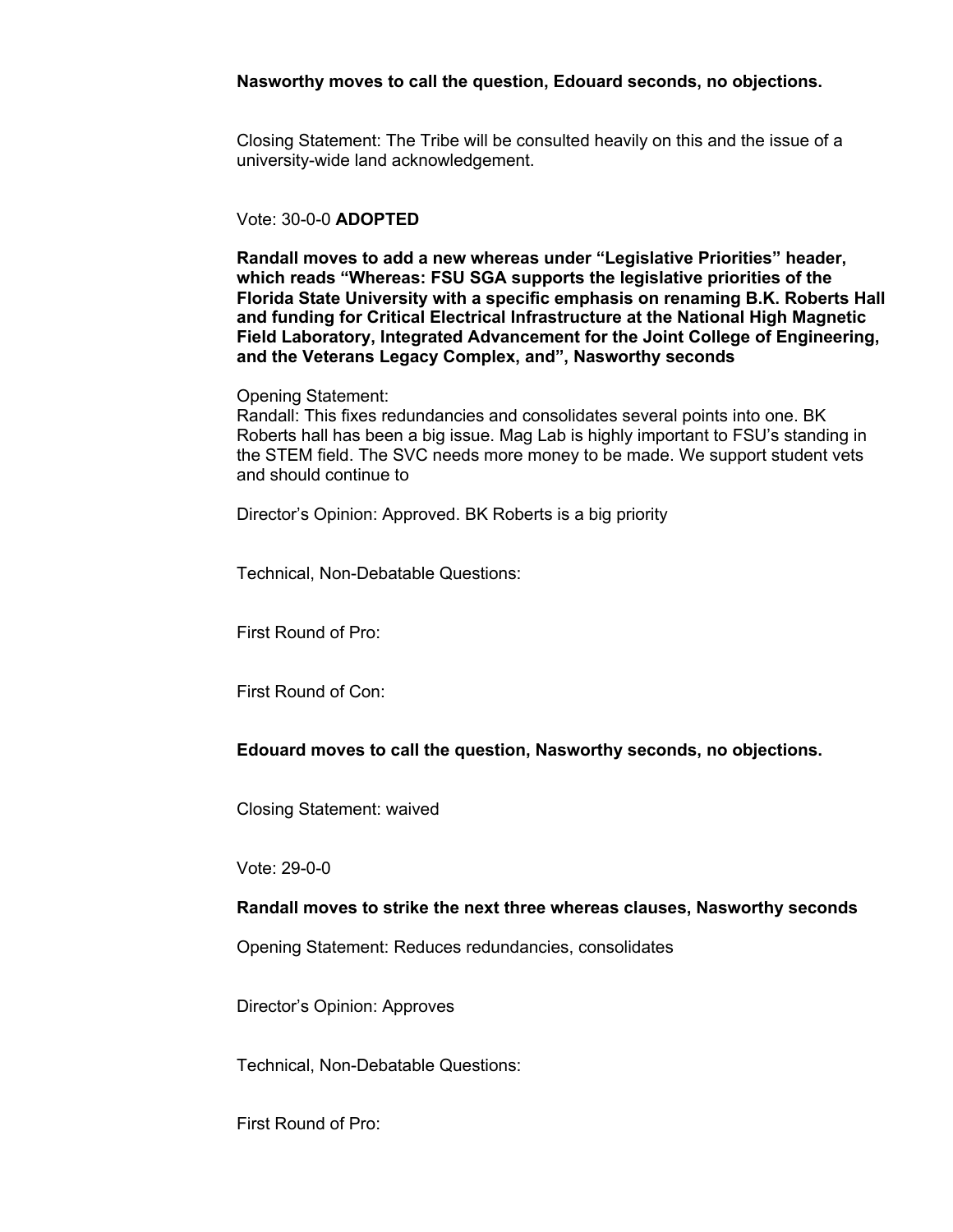First Round of Con:

**Edouard moves to call the question, Nasworthy seconds, no objections.**

Closing Statement: waived

## Vote: 29-0-1 **ADOPTED**

## **Tackett moves to add a new whereas under the "Legislative Priorities" header which reads "Whereas: FSU SGA supports increasing local fees for students if recommended by the FSU Local Fees Committee, and", Nasworthy seconds**

Opening Statement:

Tackett: We had issues with the budget. No matter what the recommendation is, I want OGA to fight for the decision. I hope it's an increase, but I want them to advocate either way

Director's Opinion: Disapprove due to members of the board disagreeing.

Technical, Non-Debatable Questions: Hunter: When does the Local Fees Committee meet? Tackett: The VPSA must call them first. POC Rowan: I believe there was a local fee committee last year, but it got scuttled.

First Round of Pro:

POC Gonzalez: They did meet last year, but the Board of Trustees disagreed with not increasing the athletics fee.

Gonzalez: The minimum wage increase is squeezing the budget hard. We need the local fee to increase in order to allow for union and campus rec to be funded. POI Marcus: Is it supporting an increase or is it supporting fully?

Tackett: That might be an issue

POC Linsky: You can't decrease the fees

Linsky: You can raise local fees so long as the increase is no more than 5% total. We've been losing out to the other bodies in the fee. While it might be a problem in an election year, we should still fight for it.

POI Guillamont: When Campus Rec crunched the numbers, did it take benefit increase into account?

Gonzalez: No, it just took the wage into account.

Roy: We are one of the few schools that don't automatically raise the fee and it shows

First Round of Con:

**Pfeffer-Ferguson moves to call the question, Vanderley seconds, no objections.**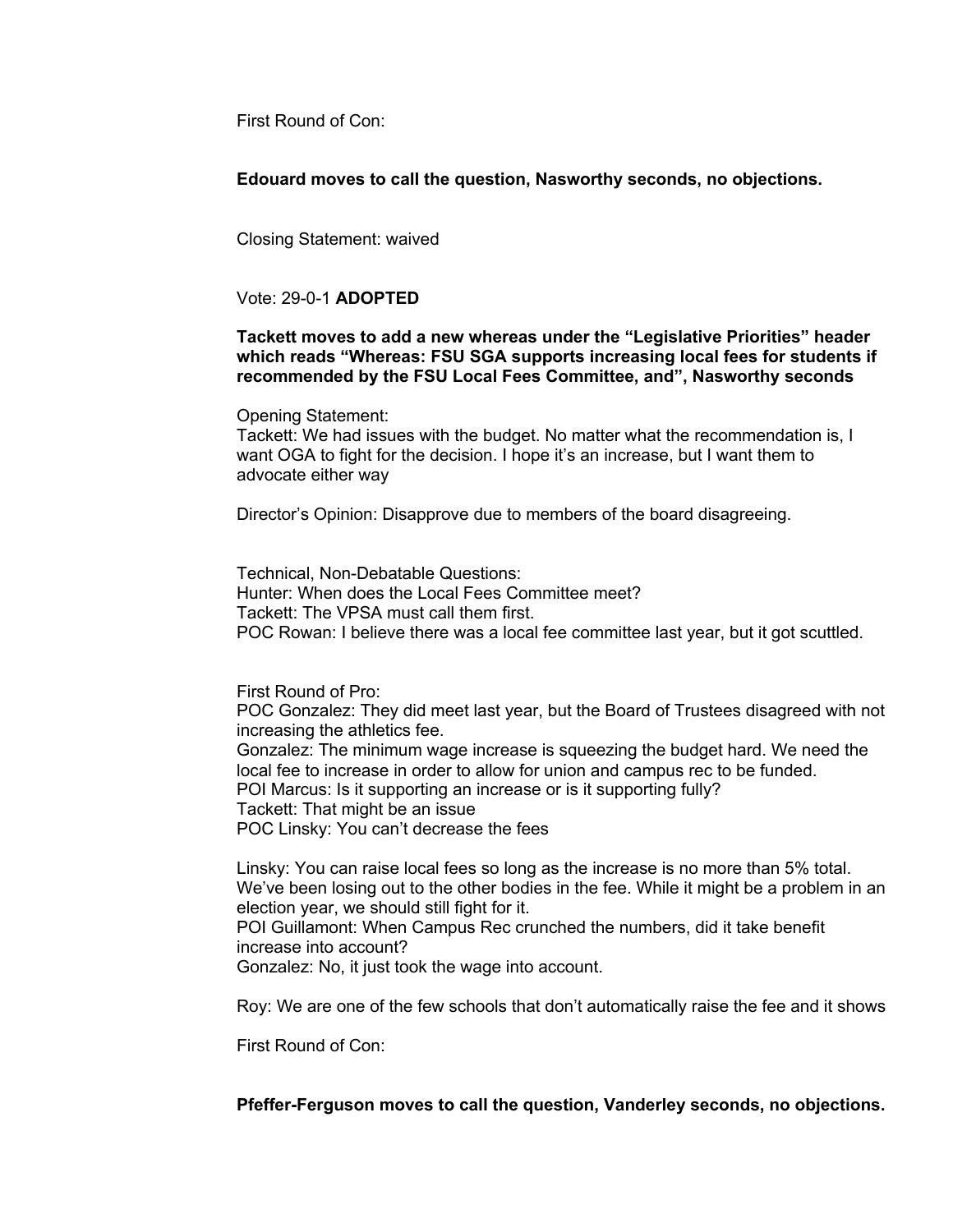Closing Statement:

Tackett: We have the lowest fee in Florida. Our constituents want to use our resources, but they can't because of the financial issues. OGA should advocate for our local fee committee. They want to go to the Leach, they want to go to the Rez. Vote in favor.

### Vote: 28-1-1 **ADOPTED**

**Randall moves to amend the first whereas under the "Accessibility" heading to read "Whereas: FSU SGA supports efforts to increase voter accessibility by implementing and automatic voter registration in the State of Florida, and", Nasworthy seconds**

Opening Statement: Randall: This fixes a minor issue about it addressing just the legislature. It's simple

Director's Opinion: Approved

Technical, Non-Debatable Questions:

First Round of Pro: Marcus: Why there are laws to automatically sign people up for the draft, but not to vote is beyond me.

First Round of Con:

**Nasworthy moves to call the question, Lessard seconds, no objections.**

Closing Statement: waived

### Vote: 27-1-0 **ADOPTED**

### **Randall moves to strike the second whereas clause under the "Accessibility" heading, Nasworthy seconds**

Opening Statement:

Randall: This is to move the university issues to a different agenda. The easiest way to get this long overdue change is to tackle it on a university level. Yes its an important issue, and should be supported by anyone with decency. The way to do it is on a university level.

Director's Opinion: Thanks the sponsor. Apologizes for changing her mind. Wants this issue on both agendas because there is a state element. When you strike this, it removes a guarantee that it will be tackled. Why not have it on both agendas. Disagrees.

Technical, Non-Debatable Questions: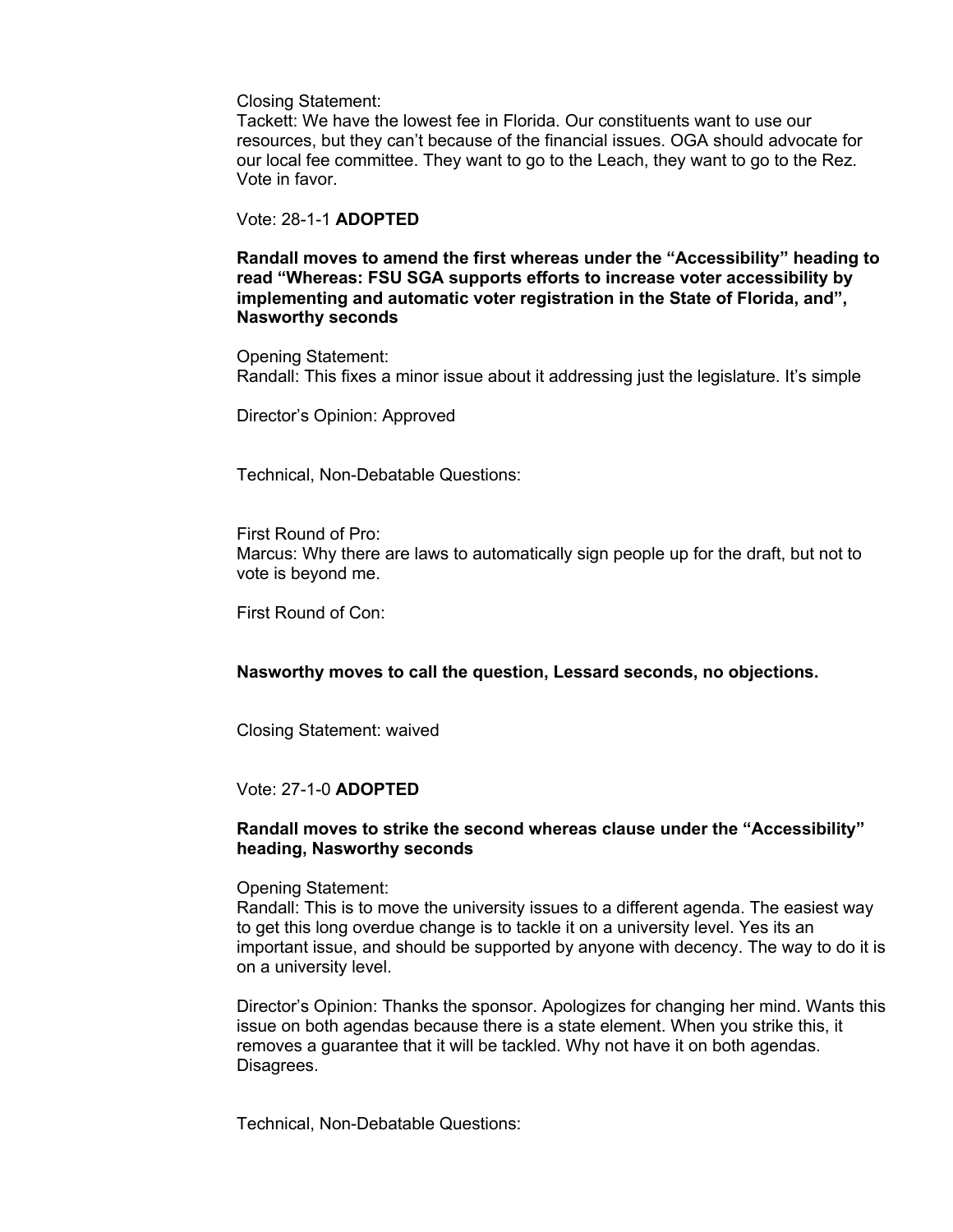First Round of Pro:

First Round of Con:

Lessard: it costs \$400 to change your name in Florida. Chosen names are very important for the LGBT community and even for those outside the community. We should keep it on the agenda, even if its just on the university level. Names are the baseline of respect. We need to respect these students. No one should have to see their deadname in university communications.

## **Nasworthy moves to call the question, Gonzalez seconds, no objections.**

Closing Statement:

Randall: The most effective way of doing it is getting it enacted. Have Florida State be the example by dealing with it on a university wide level. That's the best way to start this conversation. Let's start at Florida State.

## Vote: 8-24-0 **Not Adopted**

**Randall moves to add under the "Health" heading a clause which reads "Whereas: FSU SGA supports expanding Medicaid eligibility as allowed under the Affordable Care Act in alignment with thirty-nine (39) other states, and" Nasworthy seconds**

### Opening Statement:

Randall: Why, in 2021, are we in a place where Medicaid is not expanded. Those that qualify should get it. Give them the access. This pisses me off, because it should be common sense. It's wrong in the state of Florida

Director's Opinion: Approved. FSU is trying to expand Medicaid, but it's a major issue due to Florida not expanding. It is urgent and important.

Technical, Non-Debatable Questions:

First Round of Pro:

First Round of Con:

## **Nasworthy moves to call the question, Little seconds, no objections.**

Closing Statement: waived

Vote: 28-1-0 **ADOPTED**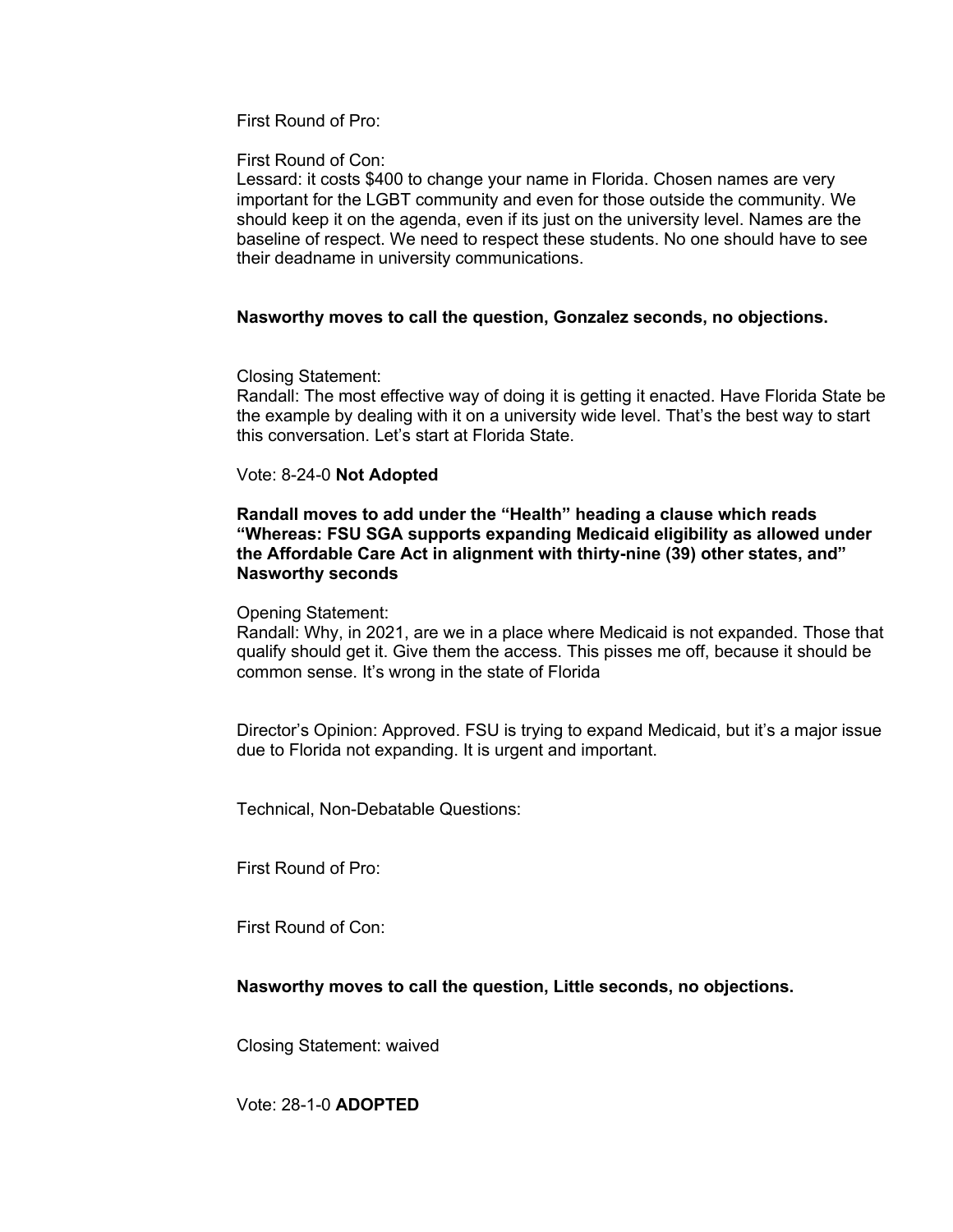**Randall moves to add under the "Health" heading a clause which reads "Whereas: FSU SGA supports a requirement for all students to have health insurance upon enrollment in a State University System or Florida College System institution, and", Nasworthy seconds**

Opening Statement:

Randall: One of my family members is a part time student in florida. For the longest time, they didn't want to get health insurance. There was a worry about if anything happened to them. What if we could make it so everybody from every college had the push my brother never had. What if we could do that? That's what this amendment does.

Director's Opinion: Approved. Understands that this adds an expense to students, but if you require everyone to do it, premiums will go down. Having health insurance is important and it makes it cheaper.

Technical, Non-Debatable Questions:

First Round of Pro:

POI Preshia: Do other colleges have their own healthcare for those who can't get it? Abhari: They offer it, but you aren't required to buy it Randall: Yes, and they have their own policies on it

First Round of Con:

**Gonzalez moves to call the question, Nasworthy seconds, no objections.**

Closing Statement: waived

#### Vote: 27-2-0 **ADOPTED**

**Randall moves to strike the whereas clause under the "Health" heading a clause which reads "Whereas: FSU SGA urges the Florida legislature to mandate the health fee for all SUS students as online SUS students are permitted to forego the university health fee and that students who forego the university health fee are denied university health services in times of need, and", Nasworthy seconds**

Opening Statement: Randall: This is stricken through because the last amendment solved the issue in an easier manner.

Director's Opinion: Approved.

Technical, Non-Debatable Questions:

First Round of Pro: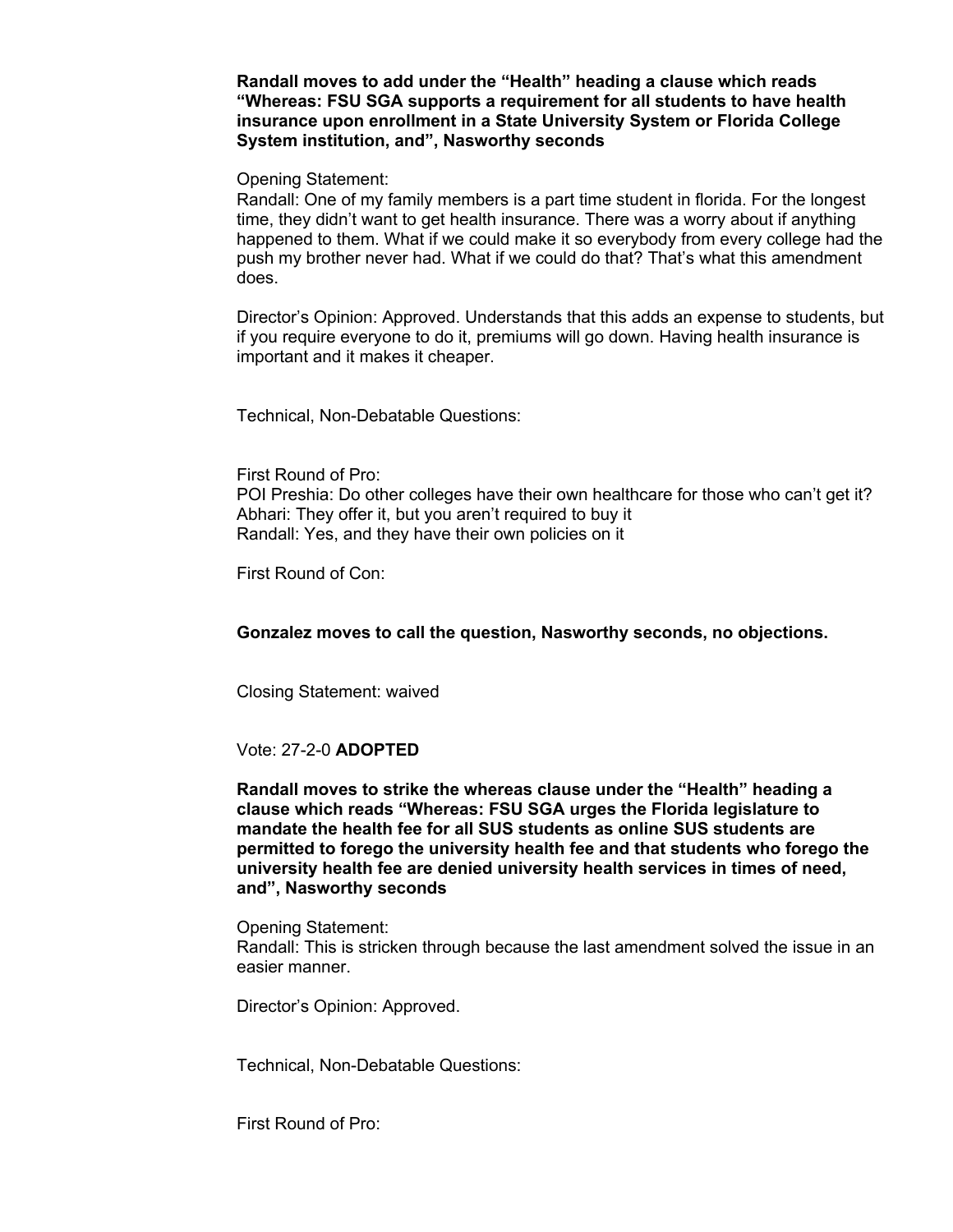First Round of Con:

**Nasworthy moves to call the question, Pfeffer-Ferguson seconds, no objections.**

Closing Statement: waived

**Due to technical difficulties, the vote will remain open until 12:15am**

Vote: 27-0-1

**Randall moves to amend the last whereas clause under the "Health" heading to read "Whereas: FSU SGA urges the Florida legislature to support adoption of a third party telehealth program throughout the State University System and Florida College System to support students' mental health and reduce the strain on college health centers, and", Nasworthy seconds**

Opening Statement: Randall: This clarifies things and says it in a more efficient manner. This reduces the strain on our University Health Centers

Director's Opinion: Approved

Technical, Non-Debatable Questions:

First Round of Pro:

First Round of Con:

**Linsky moves to call the question, Meyers seconds, no objections.**

Closing Statement: waived

Vote: 26-0-0 **ADOPTED**

**Randall moves to amend the first whereas under the "Safety" heading to read "Whereas: FSU SGA supports the continuous enhancement of campus safety and strongly opposes the efforts to introduce guns on campus within HB6007, and", Nasworthy seconds**

Opening Statement: Randall: No more guns on campus

Director's Opinion: Approved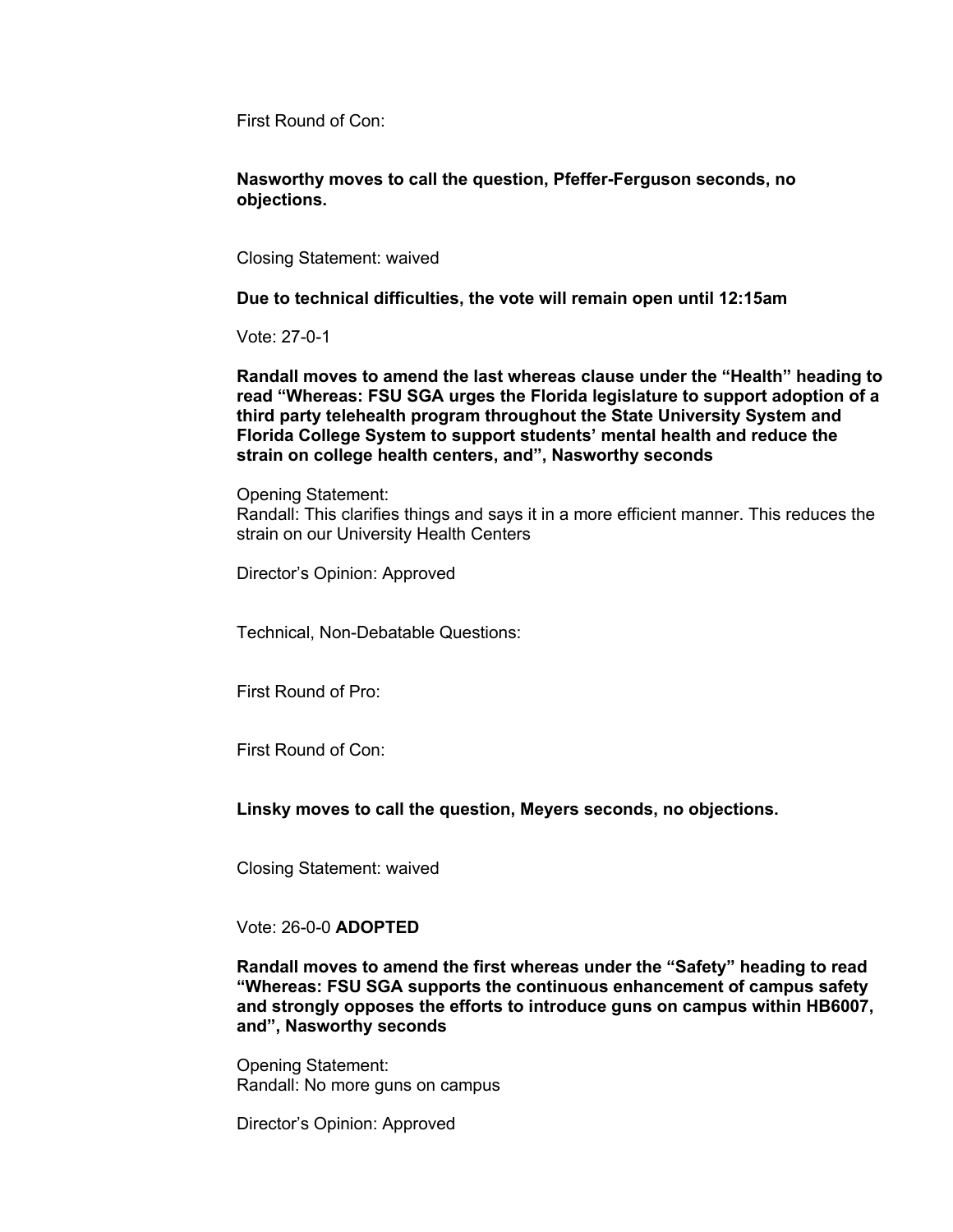First Round of Pro:

First Round of Con:

## **Nasworthy moves to call the question, Marcus seconds, no objections.**

Closing Statement: waived

## Vote: 26-0-1 **ADOPTED**

## **Randall moves to strike the second and third whereas under the "Safety" heading, Nasworthy seconds**

Opening Statement: Randall: This will be on the university agenda.

Director's Opinion: Will still support later. Approved.

Technical, Non-Debatable Questions:

First Round of Pro:

First Round of Con:

## **Nasworthy moves to call the question, Edouard seconds, no objections.**

Closing Statement: waived

Vote: 26-0-1 **ADOPTED**

## **Randall moves to amend the first Be it Resolved clause to add "Student Government Association" to the end of the clause, Nasworthy seconds**

Opening Statement: Randall: SGA doesn't have the power to set the priorities of FSU as a whole

Director's Opinion: Approved.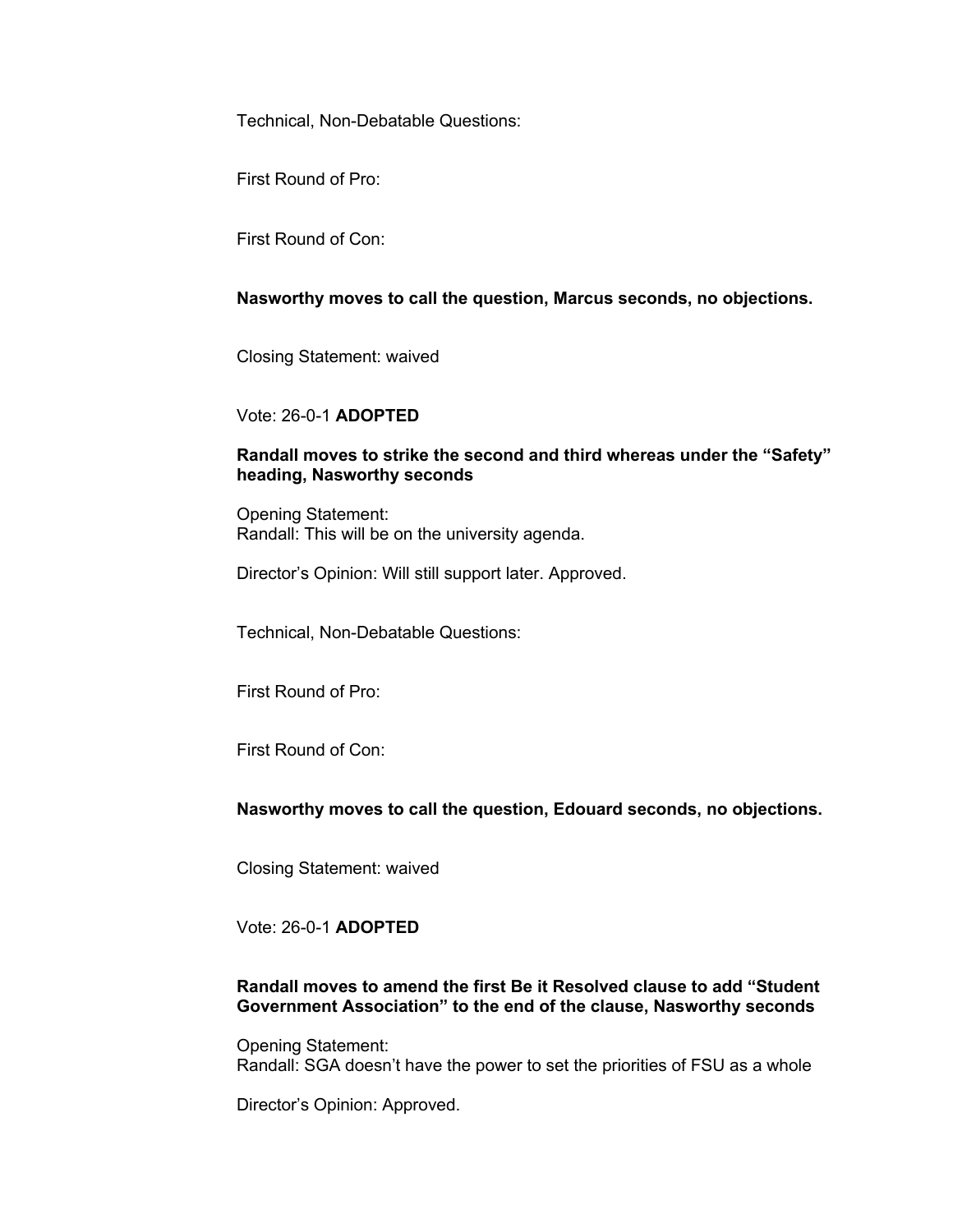First Round of Pro:

First Round of Con:

**Nasworthy moves to call the question, T. Murray seconds, no objections.**

Closing Statement: waived

Vote: 27-0-0 **ADOPTED**

## **Randall moves to amend the second Be it Resolved to add "Dr." to President McCullough's name, Nasworthy seconds**

Opening Statement: Randall: He's got a doctorate

Director's Opinion: Approved.

Technical, Non-Debatable Questions:

First Round of Pro:

First Round of Con:

## **Edouard moves to call the question, Nasworthy seconds, no objections.**

Closing Statement: waived

## Vote: 28-0-0 **ADOPTED**

**Randall moves to amend the second Be it Resolved to add "Wilton Simpson, President of the Florida Senate Chris Sprowls, Speaker of the Florida House of Representatives Ron DeSantis, Governor of Florida" to the end of the clause, Nasworthy seconds**

Opening Statement: Randall: We should add it

Director's Opinion: Approved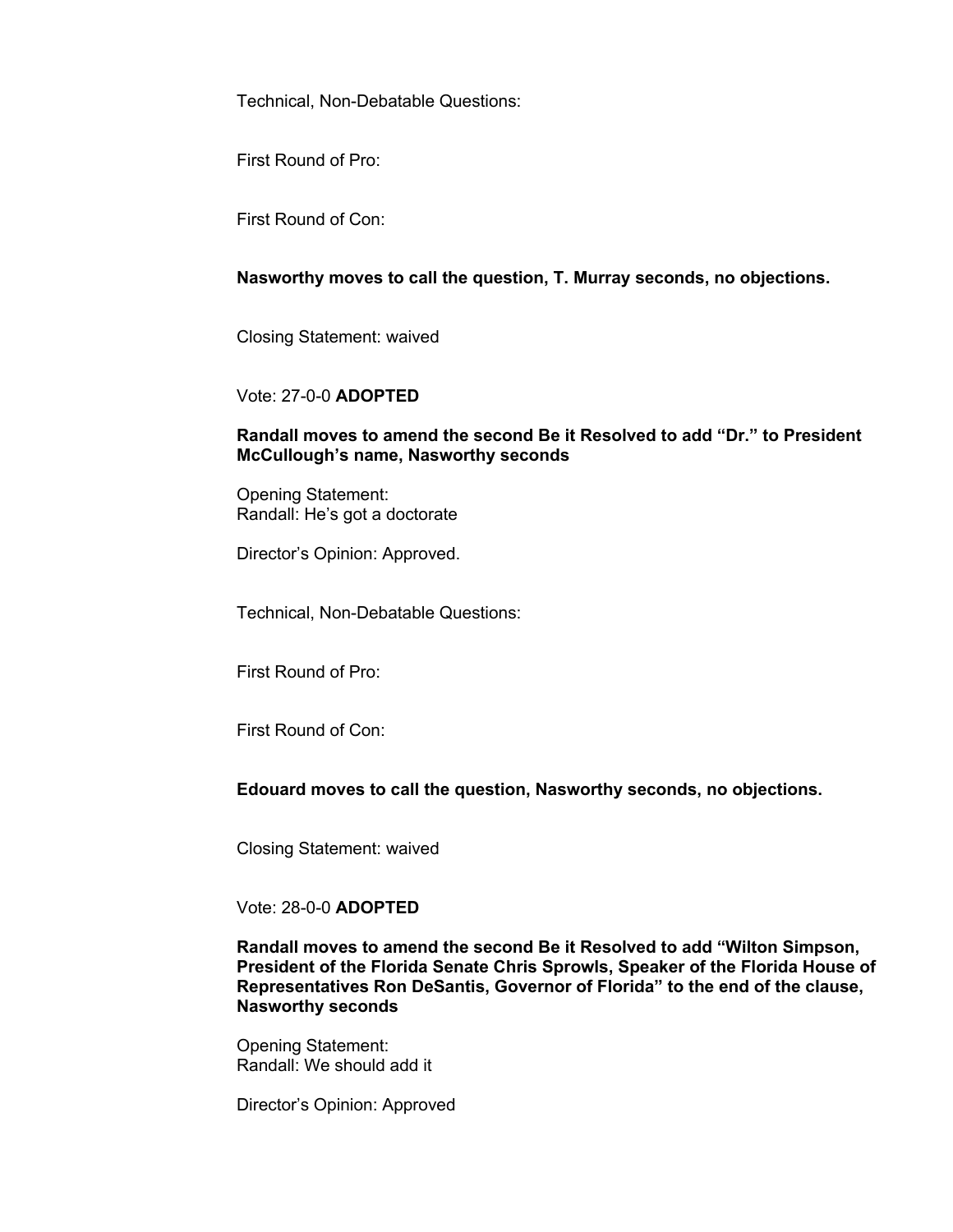First Round of Pro:

First Round of Con:

## **Vanderlay moves to call the question, Pfeffer-Ferguson seconds, no objections.**

Closing Statement:

Vote: 29-0-0 **ADOPTED**

**Edouard moves to add under the "Legislative Priorities" heading a whereas clause which reads "Whereas: FSU SGA supports the renaming of the Doak Campbell Stadium to a name that is inclusive and supportive of the entire student body, and", Gonzalez seconds**

Opening Statement:

Edouard: The university should not associate with those who supported racism and discrimination. Doak Campbell pushed to prevent black players from playing on the football team. If it were up to him, I wouldn't be a student here. Supporting him is supporting racism

Director's Opinion: We expedited the process to get it here before you adjourn. There will be another agenda that will go to the  $74<sup>th</sup>$ . I cannot speak for the whole board, especially when that includes people from every branch. Furthermore, we must communicate with university admin and we haven't yet. Admin has decided not to take action on this. We would be contradicting both of these groups if we go to it. I cannot speak on their behalf. Disapproves.

Technical, Non-Debatable Questions: Guillamont: Did you speak to any FSU staff? Edouard: No, but there has been many conversations about this issue. There have been issues with the former university president, but that is not what's important. Roy: Has any current or former players spoken against the name? Gonzalez: Yes, but many are afraid to speak out.

First Round of Pro:

POI Hunter: Is there a reason you didn't go to the OGA board? Edouard: This issue is still important. POC Hunter: It's important to get this in so the conversations can happen. POI DuChene: Since the Task Force recommended against renaming, what do you think the Legislature, in its current shape, will do about it? Edouard: It's important to still talk about the issue

POPP Marcus: The iClicker app has died. Harmon: text Renee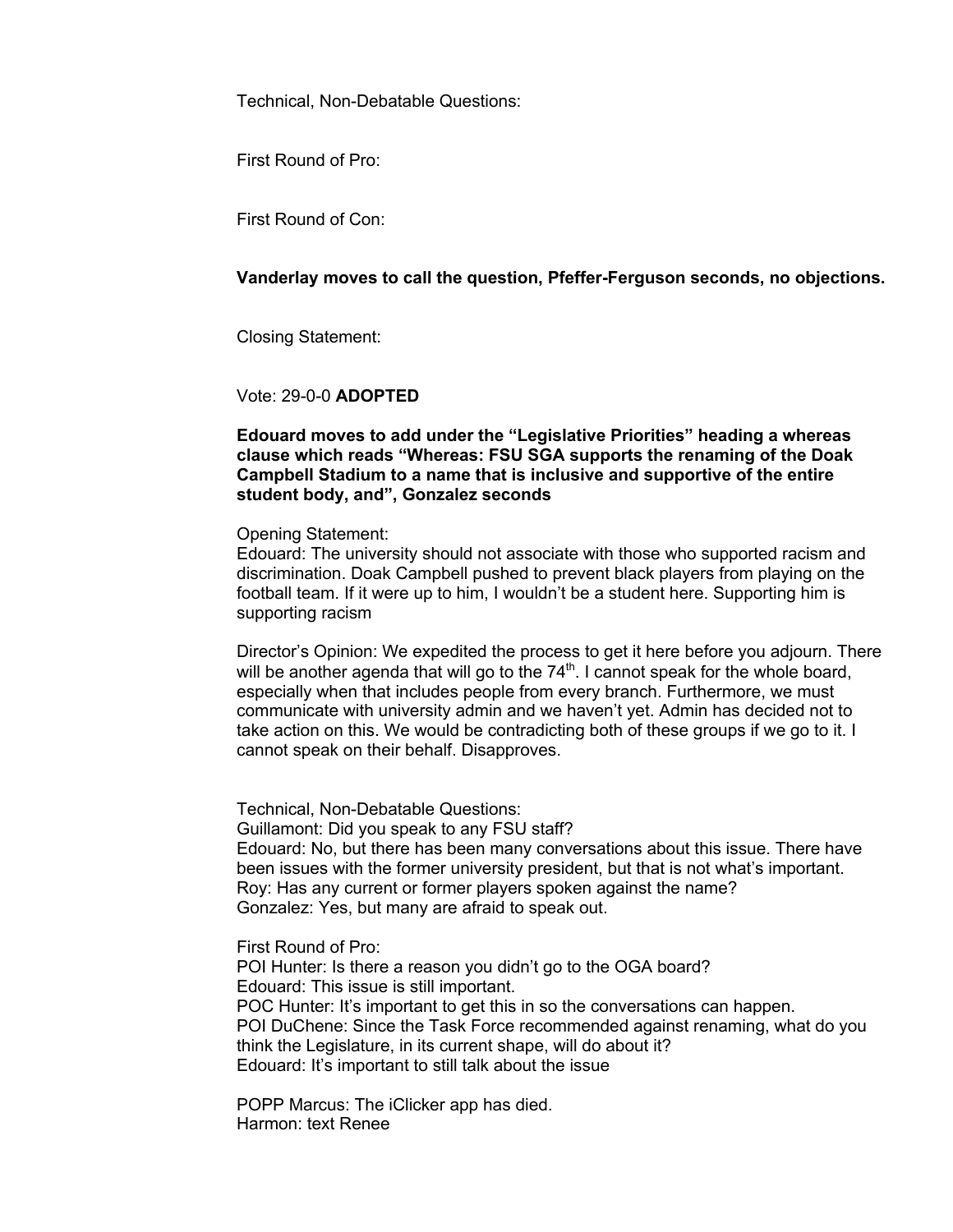Gonzalez: This should have gone to the board, but we have the final say so we should consider that. Plus the senate has passed resolutions on this issue. On the task force, it was the only split vote. It's unfortunate to see football players have these issues pushed on them. To have black players play in a stadium named after a slave owner is so wrong that we should advocate to change.

Linsky: This is a big burden to ask, but there may be room to settle. Why not shoot for the moon?

#### First Round of Con:

IAD Puwalski: I don't support it at this time. Senator Hunter is our wonderful liaison and if this came earlier, we could have had these conversations. Senator Randall worked with us, and we were able to make changes. We can commit that conversations will be held after this meeting. We will come with a new agenda. This was done in a weekend. There will be a new agenda coming forth.

### Second Round of Pro:

Linsky: Everyone knows about Doak Campbell, but this is a hard thing to do. It's our job to ask them to do the hard things. Sayiing that we'll have a conversation won't solve it. If we leave it off the table, it won't be using our advantage. POC Hunter: It is not a fair assumption to make for students

Roy: As a history major, I understand the issue. I want to see discussions, but I want to see it done. It's in front of me and I want to see it changed. It is the right thing to do. We don't need a name like Doak Campbell on our stadium when we win our next championship.

#### Second Round of Con:

Hunter: In Duchene's amendment, we were vocalizing the actions of the Task force, but this doesn't. We might want to ponder changing the previous language if we are going to oppose the task force.

POI Gonzalez: We would have to leave the caucus before amending again? Harmon: Yes

POI Roy: Does it conflict?

Hunter: It doesn't but its wacky to take a different position.

Guillamont: I don't think this is the right time. We have had academics speak out against the change.

Puwalski: (Begins to speak but is shouted down by senators raising point of order) POO Edouard: I thought he couldn't make an opinion, but now he is?

Puwalski: The board decided that there will be another iteration of the agenda. If it's not on there, the board suggests another amendment, but give the time to talk before bringing it up.

Third Round of Pro:

Third Round of Con:

### **Wood moves to call the question, Nasworthy seconds, no objections.**

### Closing Statement:

Edouard: When race is involved, it's difficult, but we shouldn't stop fighting. Every time we have this discussion, we get closer. This is the last time for the  $73<sup>rd</sup>$  to speak on this. I ask you to vote in favor.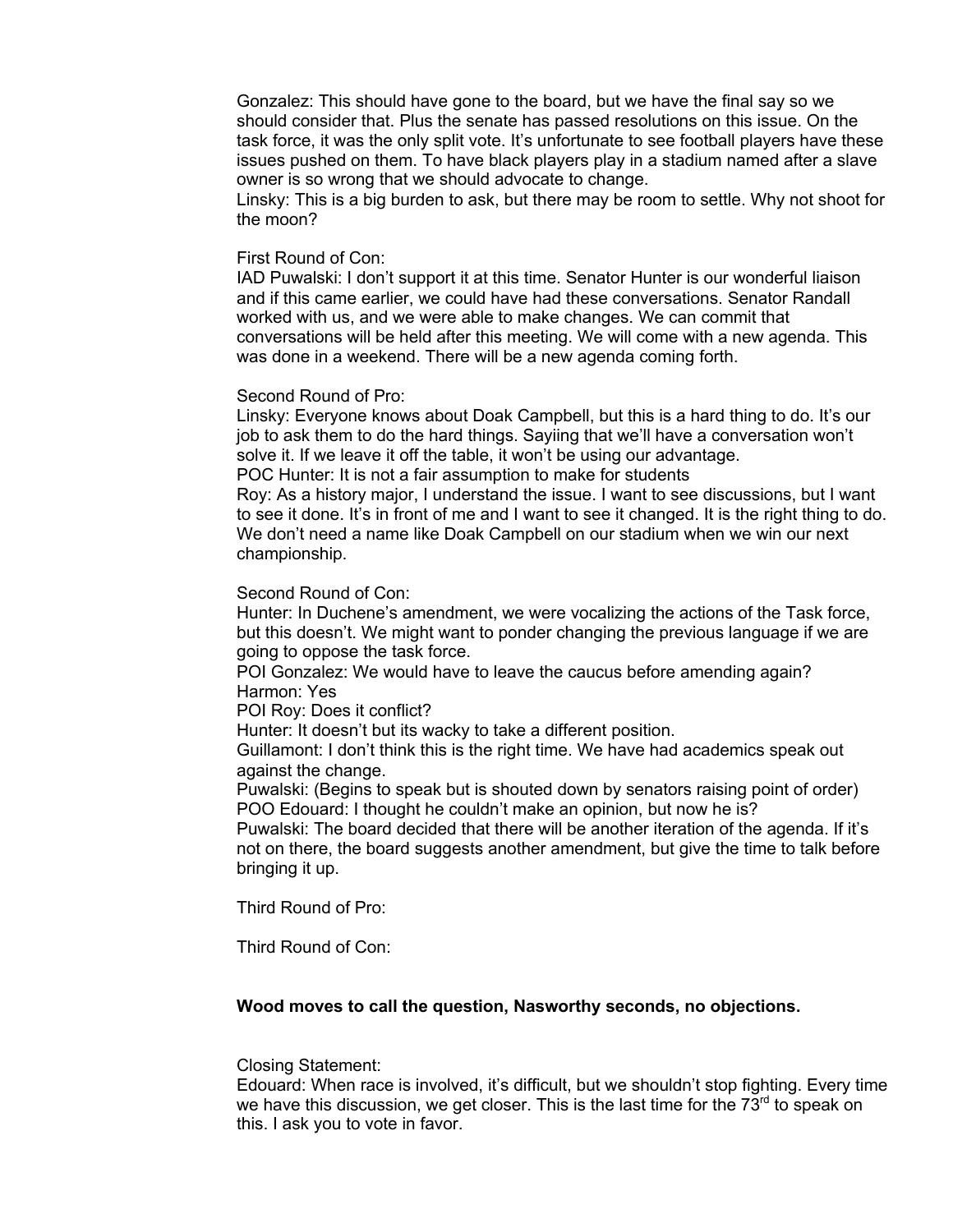Vote: 27-4-0 **ADOPTED**

**Lessard moves to waive Rule 8.1, Gonzalez seconds, no objection**

**Marcus moves to add under the "Equitable Education" heading a whereas clause which reads "Whereas: FSU SGA urgently supports enhanced efforts to create an Asian American Studies program at FSU to promote instruction in the history of Asian Americans and Pacific Islanders, and", Nasworthy seconds**

Opening Statement:

Marcus: This was something proposed when the first clause was struck. Keeping this in because there isn't an Asian American Studies program. A big push is "We Belong". AASU has had events on this and focused on it in homecoming. We should support it

Director's Opinion: This should be on an agenda, but not the state one. Disapproved

Technical, Non-Debatable Questions: Gonzalez: Do other studies programs get state funding? Marcus: I don't know

First Round of Pro: POI Randall: Is there a reason this is on the state agenda? **Withdrawn**

**Preschia moves to add under the "Health" heading a whereas clause which reads "Whereas: FSU SGA supports the addition of mental health counselors in individual colleges in order to best support the tailored needs of students as well as creating a better method of ensuring that students who need counseling are able to, in spite of a session limit, and", Lessard seconds**

Opening Statement: Preshia: This health need to be prioritized and this does so

Director's Opinion: Approved.

Technical, Non-Debatable Questions: Randall: Does the other language cover what this covers? Preshia: I believe it supports it Randall: This focuses on on-campus? Preshia: Yes

First Round of Pro:

First Round of Con: Randall: The one above it covers this adequately. Will be voting no

**Stewart moves to call the question, Lessard seconds, no objections.**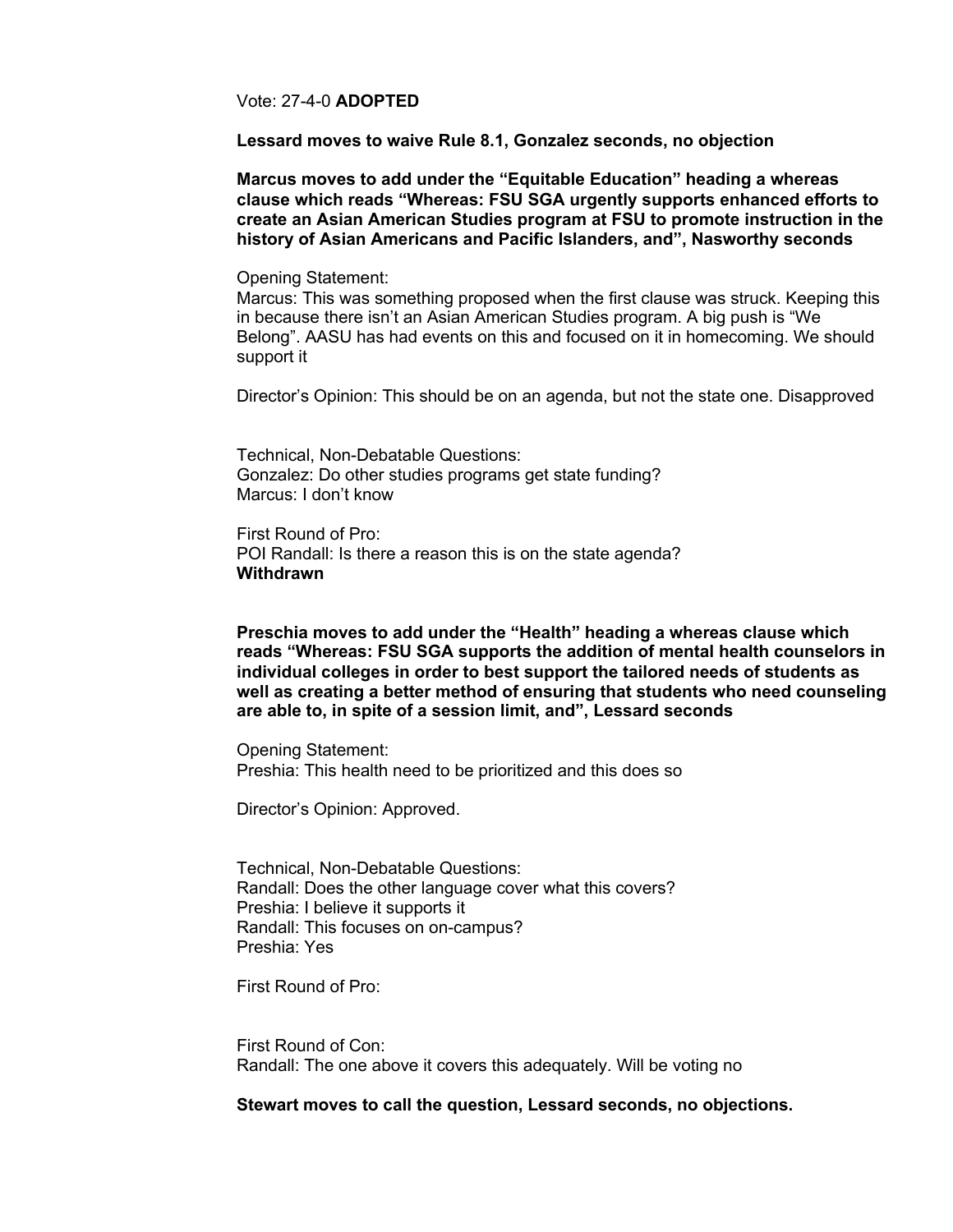Closing Statement: This refers to individual colleges.

## Vote: 30-1-0 **ADOPTED**

## **Nasworthy moves to enter the Legislative Agenda Caucus, Roy seconds, no objection**

(For the purpose of organization, all debate occurring under the above amendments occurred in the Legislative Agenda Caucus)

## **Nasworthy moves to exit Legislative Agenda Caucus, Stewart seconds, no objections**

Lessard: Wants to commend the OGA for a great legislative agenda. While not every priority is covered, a majority are.

Gonzalez: Wants to commend Hunter and the OGA board. This is the best agenda in 3 years.

Marcus: If we did all that and don't pass this, I swear/

Linsky: We gave yall a hard time on stuff, but we are thankful for your work. The agenda has previously been shoved down senate's throat and this hasn't been as much.

First Round of Con:

## **Nasworthy moves to call the question, Meyers seconds, no objections.**

Closing Statement:

Hunter: On behalf of OGA, we appreciate the time taken by the Senate. The board is very appreciative and are hoping to have four agendas in total. This won't be the last one. You guys made this possible. Thank you for submitting them early. Appreciate the platform to speak for OGA as they are an important bureau.

Vote: 30-0-1 **RESOLUTION PASSES**

## **Gonzalez moves to enter Central Reserves as a whole, Marcus seconds, T. Murray objects. Vote: 25-5-1**

Statements of Dissent

New Business

Closing Announcements

Officer Announcements

Advisor Announcements

Final Roll Call